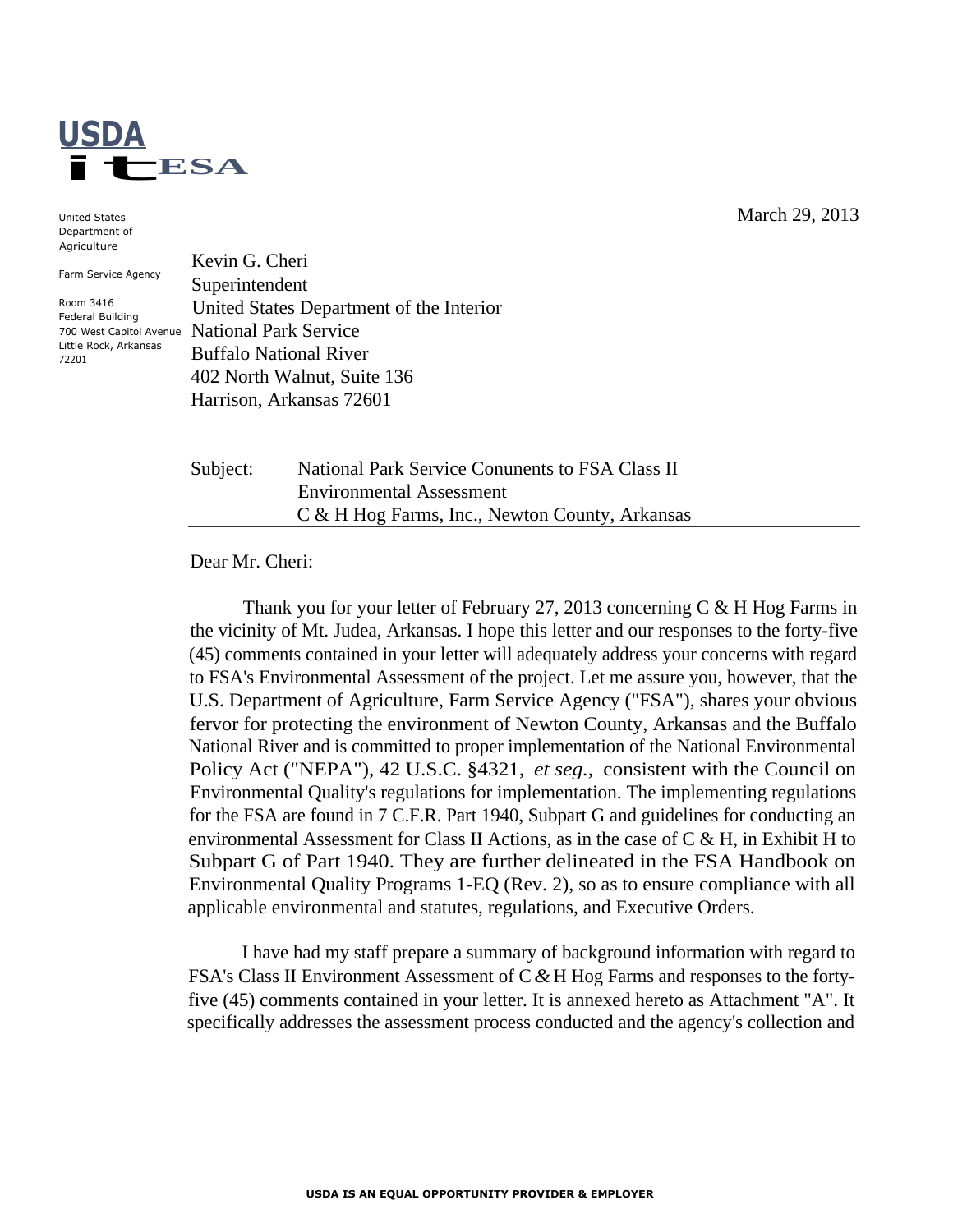| Kevin G. Cheri |                                                         |
|----------------|---------------------------------------------------------|
| Page 2         |                                                         |
| March 29, 2013 |                                                         |
|                | Subject: National Park Service Comments to FSA Class II |
|                | <b>Environmental Assessment</b>                         |
|                | C & H Hog Farms, Inc., Newton County, Arkansas          |

analysis of information obtained from the relevant cooperating agencies at the Federal, State and local levels, as required in 7 C.F.R. Part 1940, and 1-EQ. Also attached hereto is a copy of a January 3, 2013 letter to you from the Director of the Arkansas Department of Environment Quality ("ADEQ") which addresses your concerns and the permitting process for Concentrated Animal Feeding Operations ("CAFOs") carried out by ADEQ in this instance with regard to C & H Hog Farms (General Permit ARG5900000). *See,*  Attachment "B". You will note that the CAFO general permit with regard to this operation became effective on November 1, 2011. The draft permit became effective after notices were issued to the public on February 10, 2011, and April 18, 2011 in the Arkansas Democrat-Gazette and six (6) public meetings and hearings held to make the public and the regulated community aware of this project. In addition to publishing these notices, ADEQ also sent *via* e-mail a copy of the draft CAFO permit, the fact sheet, and public notice to the Corps of Engineers, the Regional Director of the U.S. Fish and Wildlife Service, the Department of Arkansas Heritage, the EPA, an the Arkansas Department of Health for review. The final permitting decision to issue the CAFO general permit was not appealed and became final. On June 13, 2012, C & H Hog Farms, Inc. submitted a NOI and supporting documentation to obtain coverage under the CAFO general permit, which was also published on the ADEQ website and after a thirty (30) day comment period, without comment, the Notice of Coverage was issued on August 3, 2012.

Farm Credit Services of Western Arkansas is the lender who provided financing for the C & H Project. Its loan is guaranteed, in part, by the U.S. Small Business Administration, and in part, by FSA. Lenders must consider environmental issues when making guaranteed loans and the FSA must complete an environment assessment as required by 7 C.F.R. Part 1940, Subpart G. The FSA conducted a Class II Environment Assessment in the case of C & H, which was completed on September 26, 2012. Said assessment was completed after consultation and input from ADEQ, NRCS, USFWS, State Historical Preservation Officer, the Arkansas Natural Resource Commission and the Engineering Consultant Firm of DeHaan, Grabs & Associates, who prepared the design plans for the operation and the CNMP. The NOA for this assessment was published in the Arkansas Democrat-Gazette on August 6 — 8 2012, to give notice to the public, and followed by a fifteen (15) day comment period. No comments were received and the NOA FONSI was published August 25 — 27, 2012 in the Arkansas Democrat-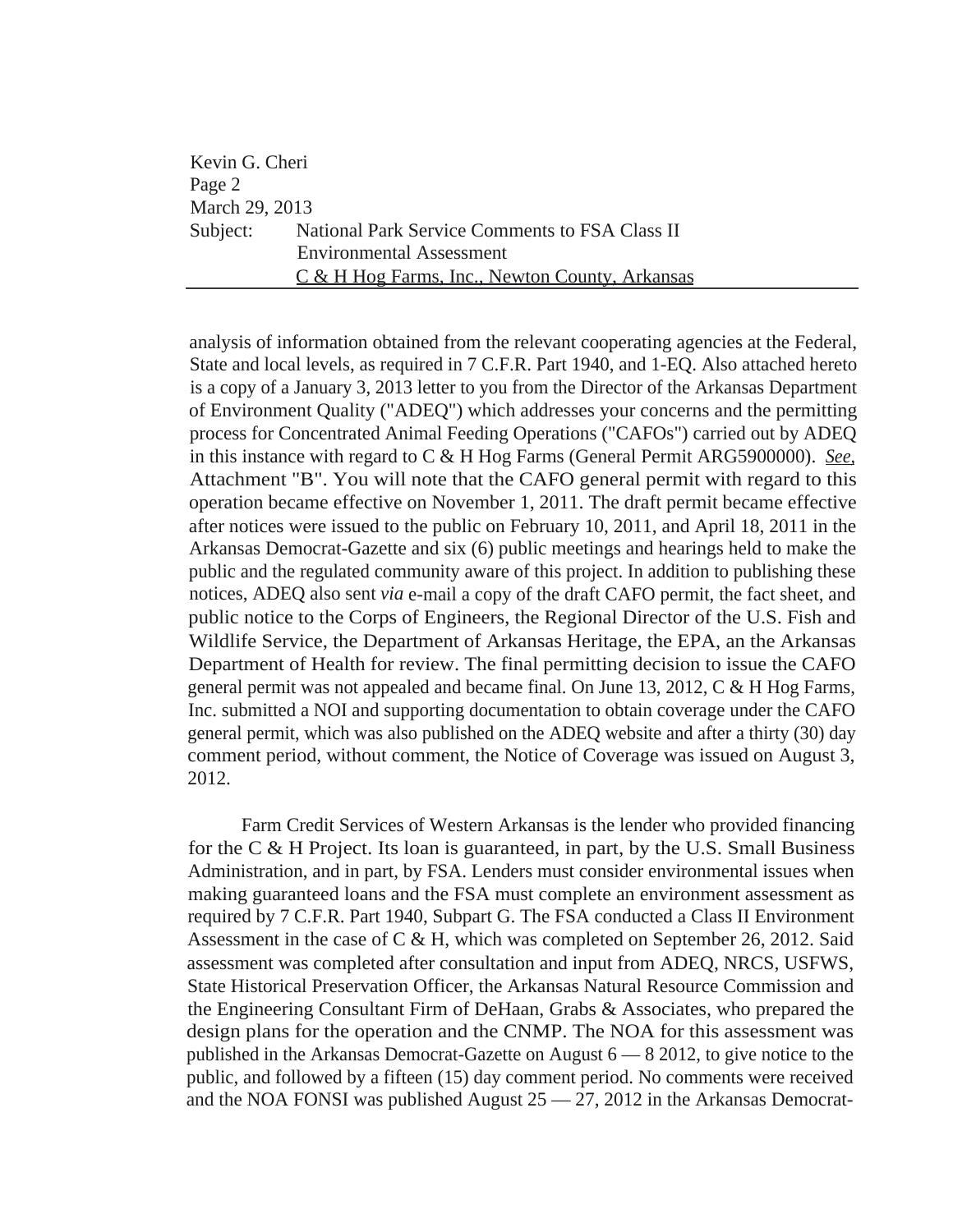| Kevin G. Cheri |                                                           |
|----------------|-----------------------------------------------------------|
| Page 3         |                                                           |
| March 29, 2013 |                                                           |
| Subject:       | National Park Service Comments to FSA Class II            |
|                | <b>Environmental Assessment</b>                           |
|                | <u>C &amp; H Hog Farms, Inc., Newton County, Arkansas</u> |

Gazette. Again, no comments were received and in accordance with our regulations and 1-EQ, Par. 6c, the public involvement requirements were satisfied. The FONSI is an *"Executive Summary"* which contains the conclusions drawn during the assessment, as substantiated by information and documentation contained in the Class II Environmental Assessment File. Having reviewed the file and applicable regulations, my staff assures me that we have met the requirements found in 7 C.F.R. Part 1940, Subpart G, for a guaranteed loan and are in compliance with the National Environmental Policy Act.

Your comments with regard to the Class II Environmental Assessment conducted by FSA are addressed in Attachment "A" (II. Specific Responses), which I have reviewed and concur in. Just as the Director of ADEQ in her letter of January 3, 2013, I assure you that numerous provisions are in place with regard to  $C \& H$  which are designed to protect the public, as well as, Big Creek, the Buffalo National River and endangered species in the area.

Thank you for your comments. I hope this letter and its attachments adequately address your concerns. Please be assured that the FSA shares your concern for protection and preservation of the Buffalo National River and all natural resources in the State of Arkansas.

Sincerely yours,

Linda Newkirk State Executive Director Arkansas State Farm Service Agency

Attachments: "A" and "B"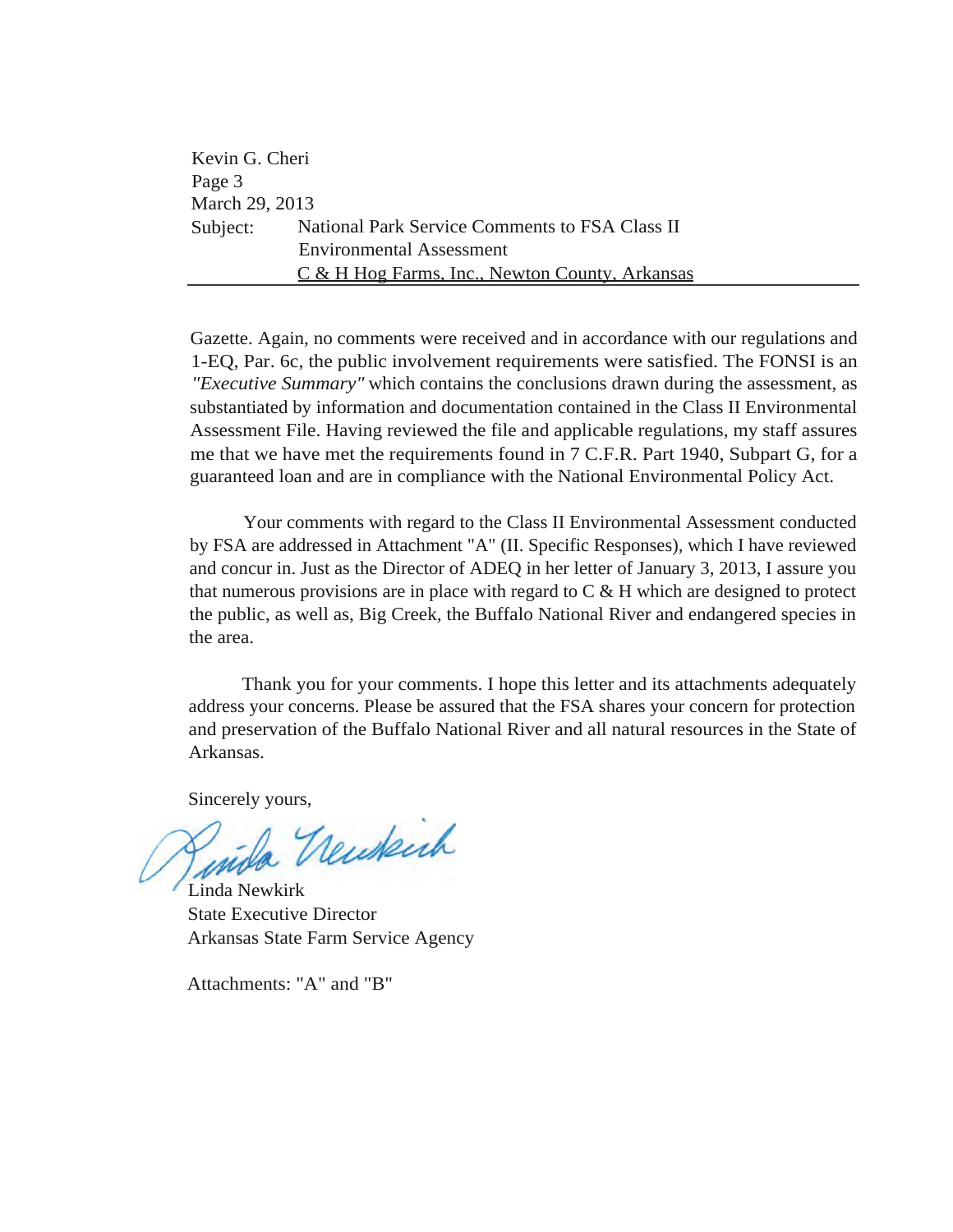| Kevin G. Cheri |                                                |
|----------------|------------------------------------------------|
| Page 4         |                                                |
| March 29, 2013 |                                                |
| Subject:       | National Park Service Comments to FSA Class II |
|                | <b>Environmental Assessment</b>                |
|                | C & H Hog Farms, Inc., Newton County, Arkansas |

cc: The Honorable Mike Beebe, Governor, State of Arkansas The Honorable John Boozmen, United States Senate The Honorable Mark L Pryor, United States Senate The Honorable Rick Crawford, United States House of Representatives The Honorable Steve Womack, United States House of Representatives United States Environmental Protection Agency, Region 6, Dallas, Texas United States Fish and Wildlife Service United States Small Business Administration John Berge, Acting Deputy Administrator for Field Operations, FSA, USDA Michael Reynolds, Regional Director, National Park Service Teresa Marks, Director, ADEQ Martha Miller, State Historic Preservation Officer Farm Credit Services of Western Arkansas Arkansas Mountain Paddlers Backcountry Horseman Association Buffalo national River Partners Buffalo River Regional Chamber Ozark Society National Parks and Conservation Association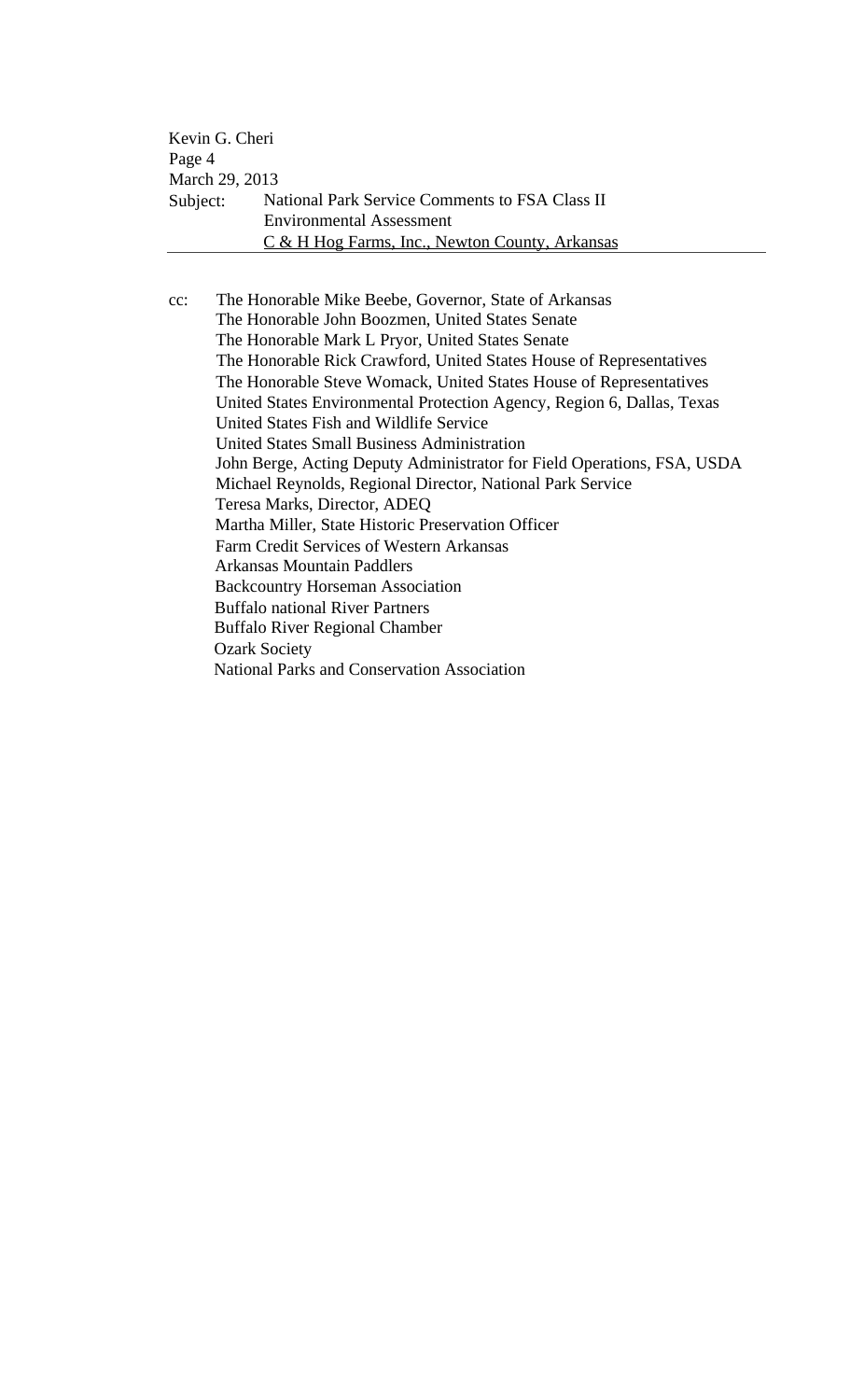# **ATTACHMENT "A" Farm Service Agency ("FSA") Response To Assertions Contained In Letter of Kevin G. Cheri Of February 27, 2013'**

On February 5, 2013, FSA Farm Loan Manager, Lonnie Ewing, hand delivered a copy of the Environmental Assessment ("EA") and Finding of No Significant Impact ("FONSI") and extensive documentation for the  $C & H H$  Hog Farms, Inc. project in Newton County, Arkansas to the Director of the Buffalo National River Office of the National Park Service ("NPS"). Director Cheri subsequently issued a forty-five (45) point letter critical of the EA and the FONSI, but almost totally unsupported by fact. On the other hand, FSA's EA and FONSI are supported by studies, reviews and approval by all relevant cooperating state and federal agencies with jurisdiction over the C & H Hog Farms, Inc. project.'

### **I. Background.**

C **&** H Hog Farms, Inc. ("C&H") is a farm located 1.6 miles West of Mt. Judea, Newton County, Arkansas. The legal location of the farm is Section 26, Township 15 North, Range 20 West, Newton County, Arkansas. Its map coordinates are — Latitude: 35.55' 13.6", Longitude: 93.4' 51.0". C & H Hog Farms, Major Construction Approval Application, DeHaan, Grabs & Associates, Consulting Engineers, dated May 18, 2012.

On May 17, 2011, Jason Henson, dba C & H Hog Farms, Inc., filed an application with the Arkansas Department of Environmental Quality ("ADEQ") for a Concentrated Animal Feeding Operations ("CAFO") AFIN 51-00164, in Newton County, Arkansas. The application provided for construction and operation of a 2,500 head sow gestation and farrowing facility (covered barns) on 670.4 acres oflands with two (2) Waste Storage Ponds and two (2) shallow pits having a total waste capacity of 3,495,464 gallons. Minimum capacity for the Waste Storage Ponds is only 2,469,903 gallons. Liquid waste from the operation is to be distributed on approximately 630.7 acres of land to produce annual bermuda and fescue hay crops. Waste and nutrient application rates do not exceed plant uptake pursuant to the engineering operations plan and soil tests completed by DeHaan,

I Superintendent Cheri's *letter* is fraught with conjecture and innuendo and unsubstantiated conclusions which the Farm Service Agency need not repond, but will as best possible based on the Environmental Assessment ("EA") prepared by Agency personnel and a Finding of No Significant Impact ("FONSI"), both of which are supported by extensive information and documentation contained in the EA file *prepared* by State and Federal Agencies and previously provided to Superintendent Cheri by the Agency.

<sup>2</sup> The National Park Service and its Buffalo National River headquarters are *not* relevant "cooperating agencies" for purpose of the C & H Hog Farm, Inc. project as defined in 40 C.F.R. §1501.6, as the Park Service lacks jurisdiction over the project lands and waters involved. *See,* 7 C.F.R. §1940.317(e)(4).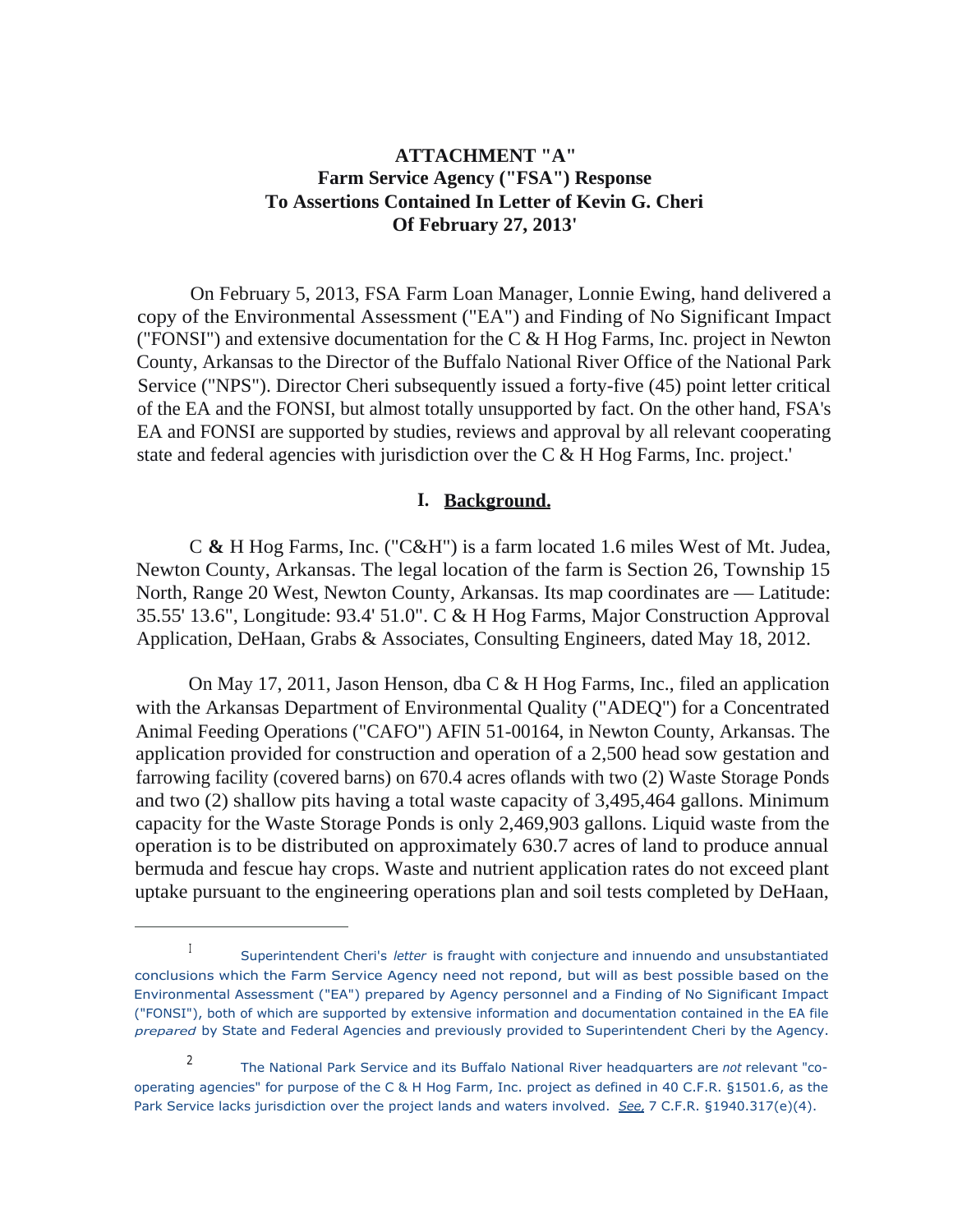Grabs & Associates, LLC, Consulting Engineers. The plan was drafted in accordance with Arkansas guidelines and application rates and does not exceed the recommended levels contained in the phosphorous index.

In 2011 the ADEQ issued a general National Pollutant Discharge Elimination System ("NPDES") permit for Arkansas to  $C & H$ , as authorized under the Environment Protection Act ("EPA"). *See* 40 C.F.R. §122.28. The permitting decision was issued in accordance with the administrative procedures provided for this type project in the Arkansas Pollution Control and Ecology Commission's ("APC&EC") Regulation No. 8. Specifically public notice of the draft general permit was published on February 10, 2011 and April 18, 2011, in the Arkansas Democrat Gazette. Six public meetings and hearings were held to make the public and the regulated community aware of the permit requirements and to provide an opportunity for the public to voice concerns and make comments on the proposed permit. In addition to publishing notice of the formal public comment period, ADEQ also sent *via*  e-mail a copy of the draft CAFO permit, the fact sheet, and public notice to the Corps of Engineers, the Regional Director of the U.S. Fish and Wildlife Service, the Department of Arkansas Heritage, the EPA, and the Arkansas Department of Health for review. ADEQ received comments from thirteen  $(13)$  commentors.<sup>3</sup> After considering the public comments received, the final permitting decision was issued on October 6, 2011, and the CAFO general permit became effective on November 1, 2011.

A general permit is a statewide permit subject to the public notice requirements and any person who submits comments on the record during the public comment period has standing to appeal the final permitting decision in accordance with the APCE&EC's Administrative Procedures. The final permitting decision to issue the CAFO general permit was not appealed and the time allowed for an appeal has run.

The CAFO permit contains numerous provisions which are designed to protect surface and ground waters, including the development and implementation of a site-specific nutrient management plan.

Under the CAFO general permit, and to obtain coverage, C & H was required to demonstrate its ability to meet the requirements of the permit by submitting, among other things, a Notice of Intent ("NOI") and a Nutrient Management Plan ("NMP") that met the requirements of 40 C.F.R. §§122 and 412 that was developed in accordance with the Natural Resources Conservation Service Practice Standard Code 590, including the Arkansas

<sup>3</sup>Comments were received from Butterball, LLC, Beater Water District, The Arkansas Farm Bureau Federation, Natural Resources Conservation Service, Terracon Consultants, Inc., Tyson Foods, Vince Chadick, Bob Shofner, Lisa Widner, Bruce Jackson, Merle Gross, Don Mason, and Gene Pharr.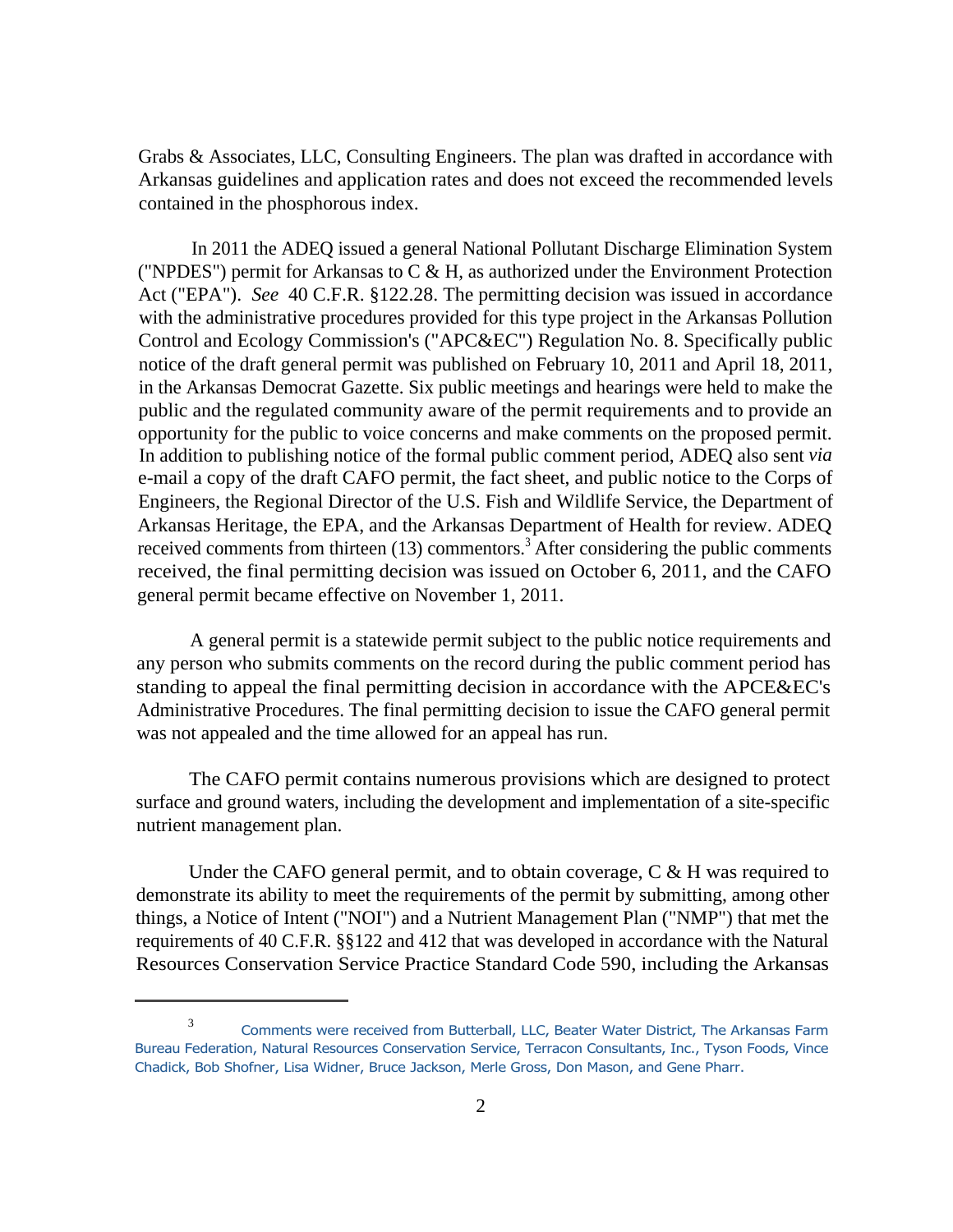Phosphorus Index. The decision to grant coverage to an operator under a general permit is not a final permitting decision subject to appeal. However, CAFO general permits do offer an extra opportunity for public review. Under the CAFO general permit, if the ADEQ Director makes a preliminary determination to publish the NO1 on ADEQ's website and invites the public to review and provide comments on the NOl and Nutrient Management Plan, the public comment period has thirty (30) days in which to comment.

On June 13, 2012, C & H Hog Farms, Inc. submitted a NOl and other information required to obtain coverage under the CAFO general permit. In accordance with Condition 5.1 of the CAFO permit, the NOI and other information were published on the ADEQ website. A copy of the submitted information is available online at: http://www.adeq.state.ar.us/wateribranch permits/general\_permits/generalpermitspnr arg590000 genera Ipermitspn.asp .) A public comment period was provided for thirty (30) days starting June 25, 2012. No comments were received and a Notice of Coverage for this facility was issued on August 3, 2012. In addition to the CAFO general permit, the facility also obtained coverage under the Stormwater Construction General Permit (ARR150000; Tracking No. ARR153893). The Stormwater Construction General Permit is designed to minimize sediment runoff during facility construction.

The CAFO general permit requires facilities to design manure storage ponds to provide adequate storage to prevent an overflow during a twenty-five (25) year, twenty-four (24) hour rain event. An evaluation of the adequacy of the designed manure storage structure was conducted by ADEQ using a Hydrology Tool, which is a computer modeling program developed by the Natural Resources Conservation Service ("NRCS"). The evaluation requires inputs to the Hydrology Tool such as daily precipitation, temperature, and evaporation data, user-specified soil profiles representative of the CAFO's land application areas, planned crop rotations consistent with the CAFO's Nutrient Management Plan, and the final modeled result of no overflows from the designed open manure storage structure. In this instance, Minimum Cubic Feet of 279,436 cubic feet of storage is required and 467,308 cubic feet was actually provided.

The CAFO general permit requires land application of wastewater from the ponds to be conducted in accordance with the rates and at the times specified in the Nutrient Management Plan (NMP), while maintaining specified setback distances from surface water, property lines and occupied buildings.

Finally, the CAFO general permit requires  $C \& H$  to conduct regular inspections of equipment and structures, including the depth marker in the waste ponds to ensure adequate storage is maintained and no overflow. Additionally, C & H is required to maintain records of all inspections, as well as, records relating to land application.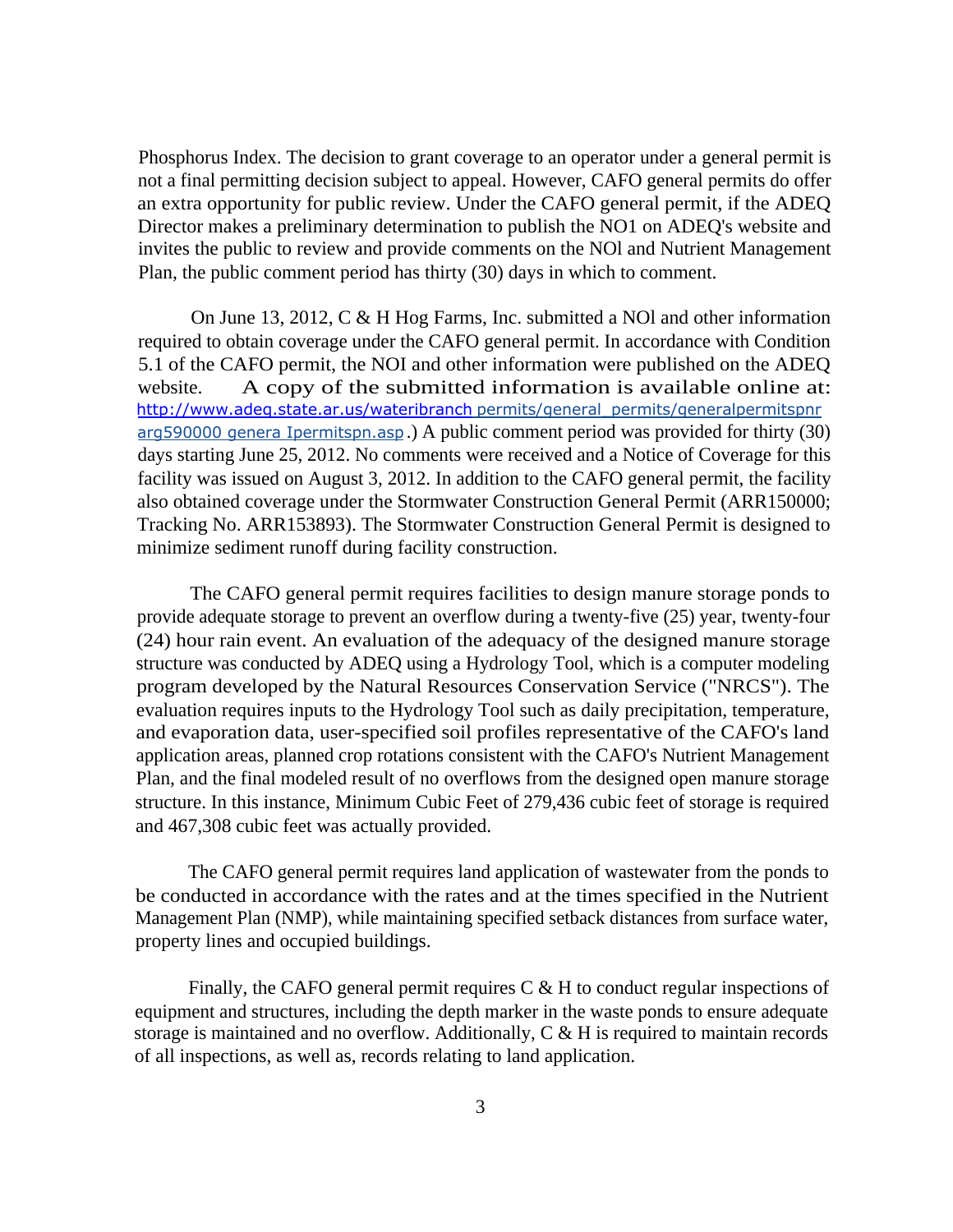C & H, which is covered by the CAFO general permit is located approximately six (6) stream miles from the Buffalo River on Big Creek. The National Park Service operates a water quality monitoring station (BUFT06) on Big Creek located at Newton County Road Number 39, which is approximately 0.5 miles upstream of the Buffalo River. This station is sampled quarterly by Park Service personnel and the samples are delivered to the ADEQ Water Quality Laboratory in Little Rock for analysis. Although the operation of the hog farm should not impact surface waters in the area, this station, in conjunction with the routine inspections performed by ADEQ, will help identify any potential impacts from any activities conducted within the watershed.

C *&* H Hog Farms, Inc. construction is financed by Farm Credit Services of Western Arkansas and the loan is guaranteed by the Small Business Administration and USDA - Farm Service Agency. As part of the Guaranteed Farm Loan Program process, FSA as a guarantor of the loan, is required to ensure that the Lender considers environment issues when making the loan and that the environmental requirements of 7 C.F.R. §1940, Subpart G — Environmental Programs are met. 7 C.F.R. §762.128. The Agency determination of whether an environmental problem exists is based on information supplied with the application, as well as, information supplied by third parties and other governmental agencies. 7 C.F.R. §762.128(b). Lenders are required to coordinate with all appropriate Federal, State, and local agencies and comply with special laws and regulations *"applicable"* to the loan proposal. 7 C.F.R. §762128(e).

Subpart G to 7 C.F.R. §1940.301 — 350 contains the major environmental policies of the FSA and the procedures and guidelines for preparing the environmental impact analysis required for Federal laws, regulations and Executive Orders within one environmental document and is consistent with the Council on Environmental Quality ("CEQ") Regulations for Implementing the Procedural Provisions of the National Environmental Policy Act ("NEPA"), 40 C.F.R. Parts 1500 —1508. 7 C.F.R. §1940.301(a) and (b). Financial assistance for livestock holding facilities such as a Concentrated Animal Feeding Operation ("CAFO") with 2,500 swine or more, requires a Class II Environmental Assessment. 7 C.F.R. §1940.312(c)(9). Criteria for conducting an Environmental Assessment for a Class II action such as C & H, is provided in Exhibit H to Subpart G of 7 C.F.R. §1940.

A Class II Environmental Assessment was conducted by the FSA which included and relied upon input from the Arkansas Department of Environment Quality ("ADEQ"), U.S. Department of Interior, Fish and Wildlife Service ("USFWS"), USDA-Natural Resources Conservation Service ("NRCS"), Arkansas Historical Preservation Program ("AHPP"), University of Arkansas County Extension Service, Newton County, Officials and the applicant who provided the Major Construction Approval Application and Comprehensive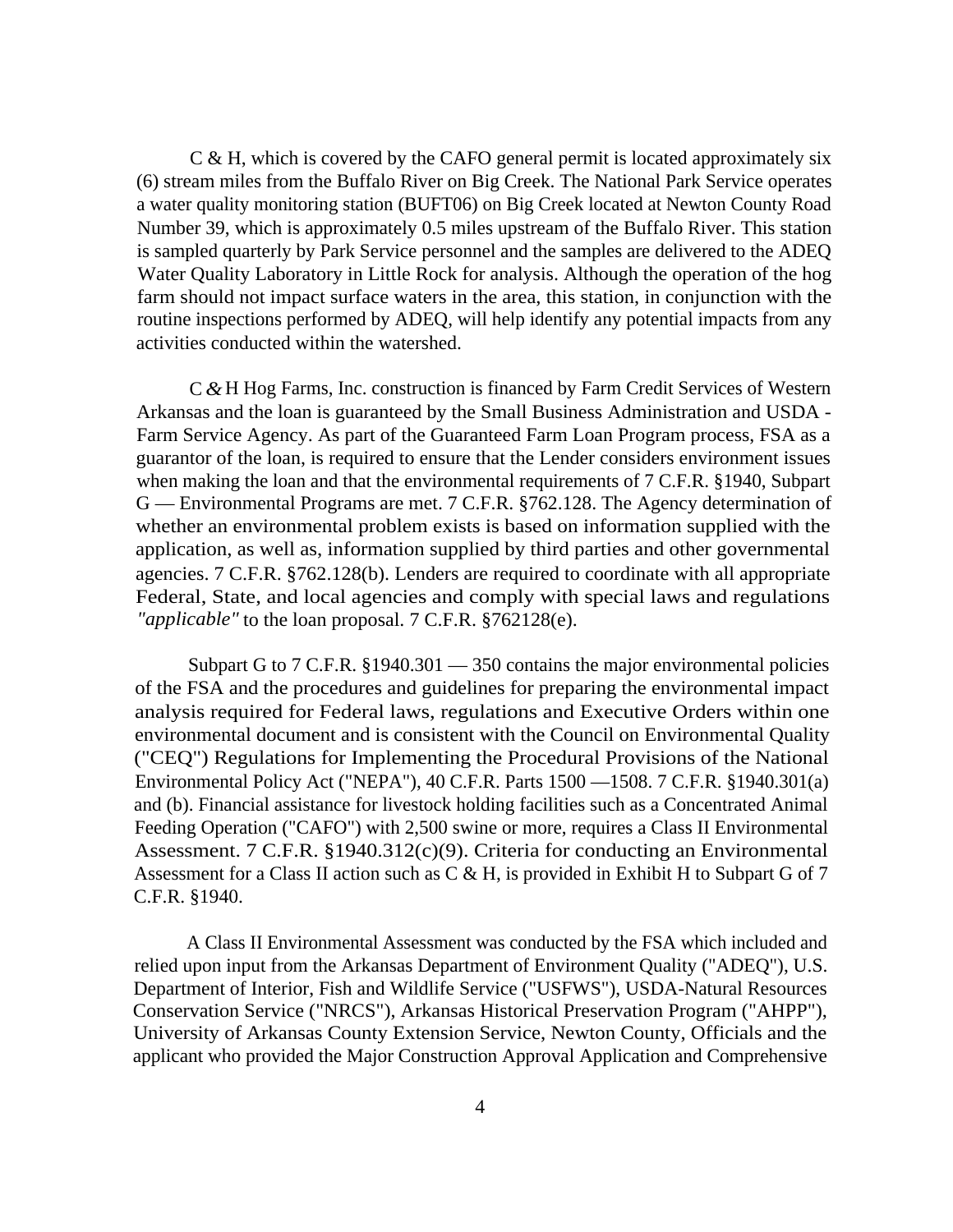Nutriment Management Plan prepared by DeHaan, Grabs & Associates, LLC, Consulting Engineers for the project'

Having reviewed the data, documentation, correspondence and consulted with State and Federal Agencies regarding compliance and safety requirement for the environmental laws, regulations, and Executive Orders applicable to project and specified in the assessment format, FSA concluded that there would be no significant impact on the environment and the project was in compliance with statutory requirements. 7 C.F.R. §1940.318. The Notice of Availability of the Draft Environmental Assessment ("NOA") was published in the Arkansas Democrat-Gazette on August 6 - - 8, 2012, as required by 7 C.F.R. §1940.318(j), with a comment period of fifteen (15) days. FSA Handbook (Environmental Quality Programs) 1-EQ (Rev. 2), par. 34, pg. 3 -- 23. No comments were received and the Notice of Availability Finding of No Significant Impact ("FONSI") was published in the Arkansas Democrat-Gazette on August 25 — 27, 2012. This concluded FSA's Class II Environmental Assessment.

## **II. Specific Responses.**

NPS-1. The coversheet indicates the National Park Service ("NPS") is a cooperating agency. Since we never received word of the document, this is clearly in error. This gives the public and agencies reviewing the document the unrealistic view that NPS is onboard with the conclusions of the EA. In fact, nothing could be further from the truth. The Council on Environmental Quality regulations found at 40 C.F.R. §1501.6 discusses cooperating agencies. Section 1501.6(a)1 says, *"The lead agency shall request the participation of each cooperating agency in the NEPA process at the earliest possible time."* 

**FSA Response: The** Department of Interior-National Park Service ("NPS") is a cooperating agency in the Class II review process with regard to Wild and Scenic Rivers, such as the Buffalo, but consultation is required only if the proposed action:

> Would be located within one quarter mile of the banks of the river;

> Would involve withdrawing water from or discharging water into the river; and,

**<sup>4</sup>**The Department of Interior National Park Service ("NPS"), although a cooperating agency, was not required to be contacted because the project: (1) Was not within one-quarter mile of the banks of the Buffalo River; (2) Did not involve withdrawing or discharging water into the River; and, (3) Would not be visible from the River. See, 7 C.F.R. §1940.317(e)(4).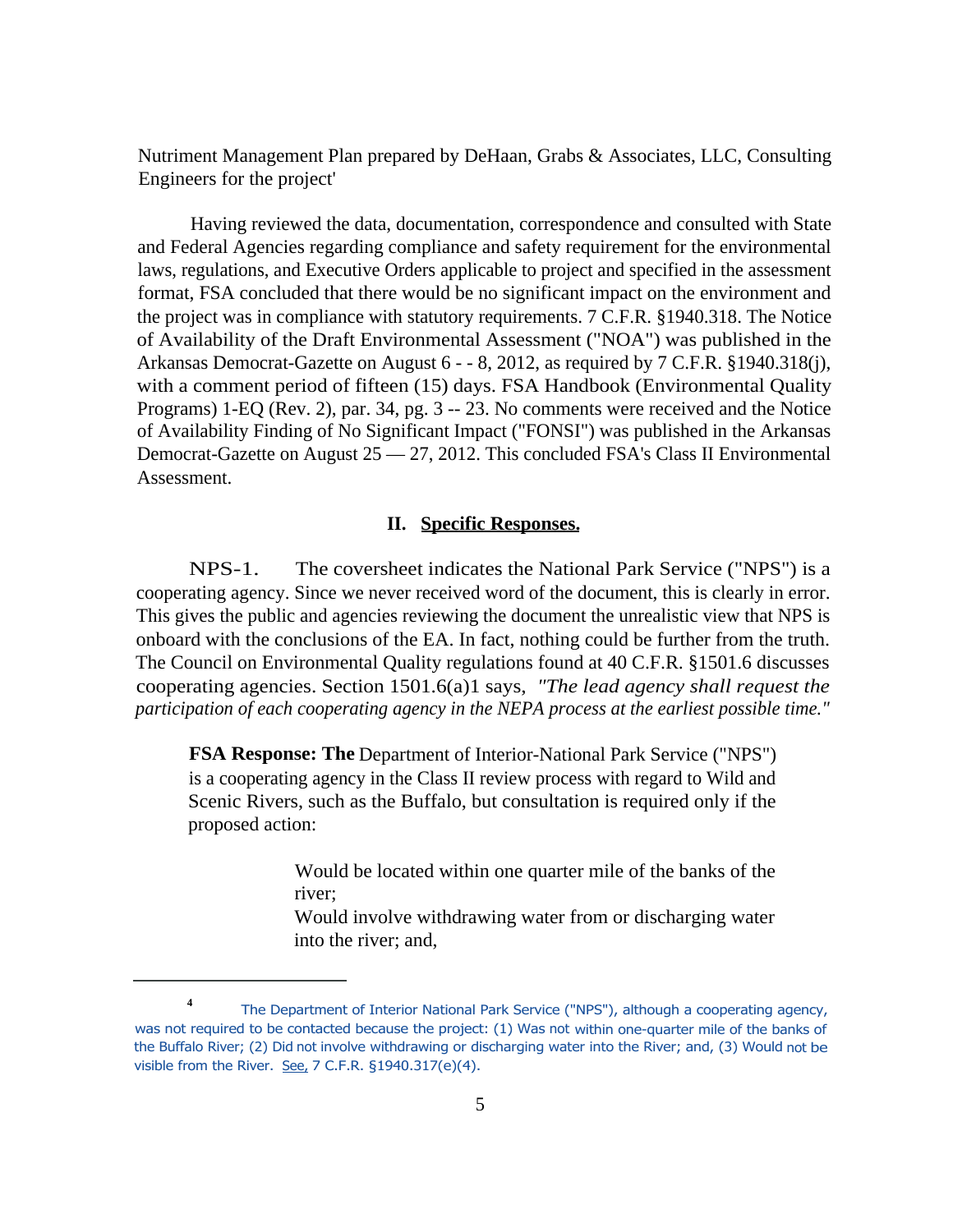• Would be visible from the river.

*See,7* C.F.R. §1940.317(e)(4). None apply in the case of C & H Hog Farms. The facility is six (6) miles from the Buffalo River. No water will be withdrawn from or discharged into the river. The facility is not visible from the river. NPS was not, therefore, contacted directly.

NPS-2. We believe the EA process used is not in line with the requirements set forth in FSA, NEPA implementation regulations (7 C.F.R. §1940, Pt. G), or regulations of the Council on Environmental Quality 40 C.F.R. §1500 — 1508.

FSA Response: FSA's Class II Environmental Assessment was completed pursuant to 7 C.F.R. §1940, part G and guidelines provided for compliance FSA Handbook (Environmental Quality Programs) 1-EQ(Rev. 2).

NPS-3. Section 1.0 of the EA indicates the farm will consist of 478.93 acres; however, the Comprehensive Nutrient Management Plan ("CNMP") indicates waste will be land applied to 630 acres in addition to the 23.43 acres where the barns and waste ponds are to be located. We found this confusing.

FSA Response: the C & H Hog Farm encompasses 670.4 acres of land of which 630.7 acres will be used for spreading as specified in the Comprehensive Nutrient Management Plan ("CNMP") designed by DeHaan, Grabs & Associates, LLC Engineering Consultants, which is in compliance with 40 C.F.R. §§122 and 412, EPA Administered Permit Programs: (1) The National Pollutant Discharge Elimination System ("NPDES"); and, (2) The Concentrated Animal Feeding Operations ("CAFO") Point Source Category and the specific site and operation developed in accordance with the NRCS Concentration Service Practice Standard Code 590 for Nutrient Management and the Arkansas Phosphorus Index. The operation has been properly permitted by the ADEQ pursuant to its authority under 40 C.F.R. §123.25.

NPS-4. Section 1.3 of the EA is supposed to cover "Regulatory Compliance". This section is blank, even though there are a number of other regulations that this EA has the potential to violate.

FSA Response: The entire Environmental Assessment process and documents are prepared to assure regulatory compliance with NEPA. CEQ and FSA implemeting regulations require compliance with relevant environmental regulations. The Class II Environmental Assessment document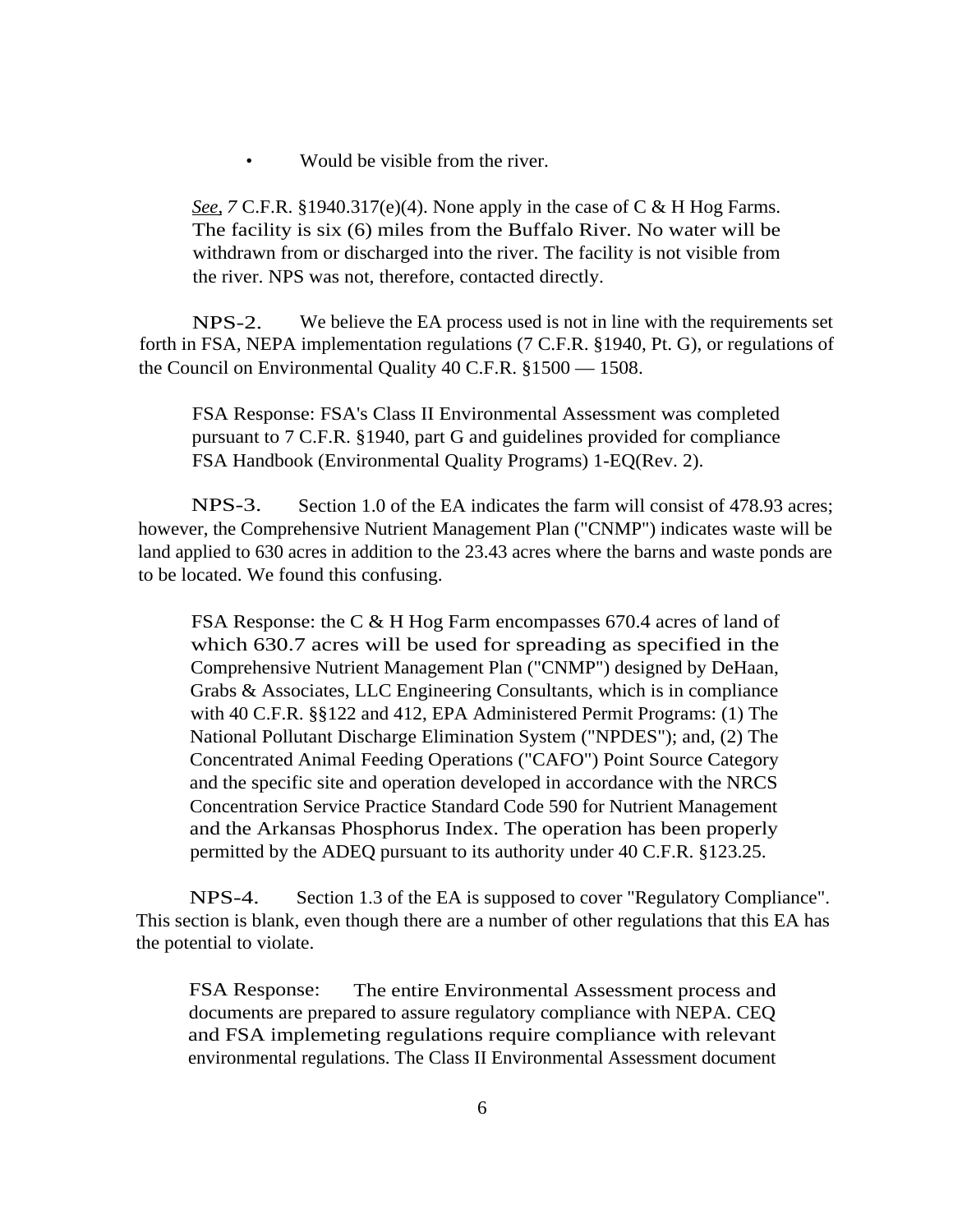is a summary template used to complete the assessment. The form itself is supported by information documentation provided by ADEQ, NRCS, USFWS, County Extension Service, SHPO, the project engineers, and other cooperating agencies. All the documentation provided is included in the application and environmental assessment files to assure compliance. A variety of laws, regulations, and Executive Orders apply to protected environmental resources and actions carried out by Federal agencies. These laws, regulations, and Executive Orders form the basis of NEPA analyses. Part 4 of 1EQ Handbook describes these regulations by resource area and provides guidance on how to ensure compliance. FSA has ensured compliance with regard to  $C & H$  Hog Farms.

NPS-5. Section 1.4 of the EA is titled "Organization of EA". This section is also blank. This EA does not really provide any analysis backed up with any scientific reviews, documents, or best professional judgment. It appears to be based solely upon the opinions of the preparer. Using this section would have helped the preparers put together the document set in a logical order, and may have prevented some of the failures we have identified.

FSA Response: The Environmental Assessment does analyze information based on the level assessment completed in accordance with 1 EQ 3 B. The EA is supported by documentation provided by ADEQ, NRCS, Fish and Wildlife Service, and State Historic Preservation Officer ("SHPO"). According to the USFWS letters dated 7-15-2012 and 2-8-2013 noted potential effect of protected or endangered species would be minimal. If a significant impact is identified mitigation measures to reduce or eliminate impact should be included. Because significant impact was not noted we concluded our review on Biological Resources. It is our contention that the information provided by the ADEQ, NRCS, USFWS, and SHPO do provide the scientific reviews, documents, and professional judgment that was utilized in the Environmental Assessment process and our Finding of No Significant Impact.

NPS-6. Section 2.1 of the EA discusses the "Proposed Action". This indicates there will be only 2,500 hogs on the farm. The 3 boars and 4,000 pigs that will be on the farm after the first litter cycle apparently do not count. The CNMP says 6,503 swine. This is an inconsistency in the documentation that is not explained.

**FSA Response:** This operation was proposed as a 2,500 sow Cargill farrowing facility with approximately 400 sows farrowing in a rotating cycle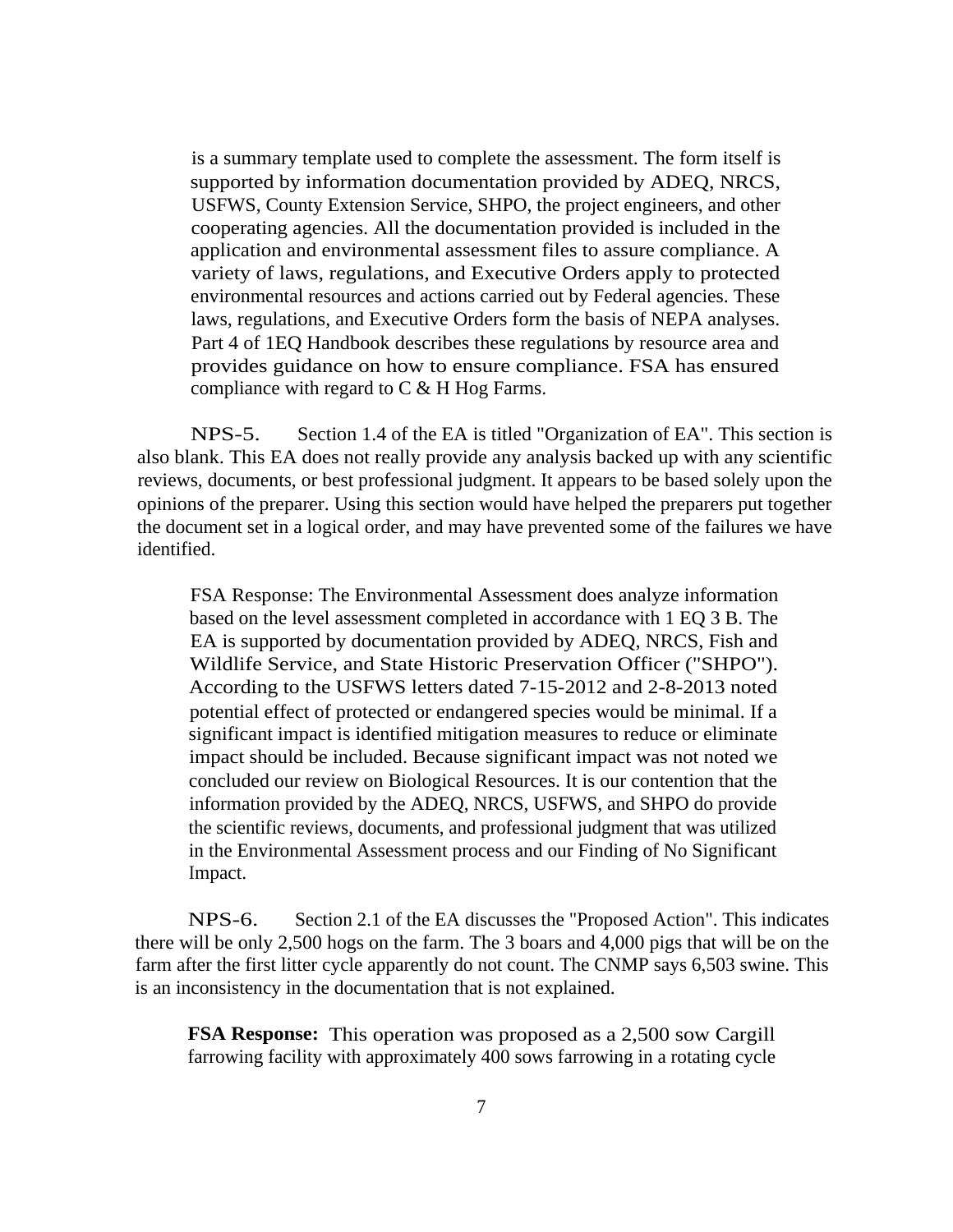with an average litter of 10 pigs per sow. The Nutrient Management Plan reflects approximately 4,000 baby pigs that will only be held on the farm until weaning at an approximately weight of 10 pounds. The operation will not ever have 6503 mature animals at any given time.

NPS-7. Section 2.2 of the EA discusses alternatives. This is a one-alternative EA. Alternate locations are dismissed as the EA says they would not be favorable because the proposed location is in reasonable proximity to the feed mill and processing plant as well as the applicants residences. It also says the proposed project will eliminate any possible impact to the environment on an alternative location. This last statement may be true, but it does not belong in this section. That statement should be the result of analysis, not a foregone conclusion. According to 40 C.F.R. §1502.14(a) *"Agencies shall rigorously explore and objectively evaluate all reasonable alternatives, and for alternatives which were eliminated which detailed study, briefly discuss the reasons for their having been eliminated. "* We do not feel this regulation was followed.

**FSA Response:** The applicants currently owned 455.5 acres in the immediate vicinity of the 23.43 acres being purchased to construct the new facility. The family is currently operating a 312 sow/200 pig swine facility as C&C Hog Barn. This operation will be closed once the new facility is operational. Title 40 C.F.R. §1502.14(a) deals with Environmental Impact Statements which are required when the proposal significantly affects the quality of the human environment. FSA's initial review determined the project did not pose a significant effect, as did the ADEQ review.

NPS-8. Section 2.2.1 of the EA discusses the *"No Action"* alternative. A No Action alternative is needed to create a useful baseline of conditions for comparison to the action alternatives. The statement in this EA is that *"the community will lose the potential financial benefits ".* This statement is not creating a baseline of condition; rather it is using the No Action Alternative as a platform for political opinion and does not present the public with factual information. The EA fails to describe the action, but rather describes potential outcomes if the hog farm is not funded. This section is supposed to describe the alternative, not make assumptions about impact to the community, integrator, utility company, etc. This verbiage does not belong in this section, but should be in an analysis section.

**FSA** Response: The *"NO ACTION"* alternative is a continuation of the current hog farm activities. The fact that the no action alternative was not addressed in the format the National Parks Service feels was appropriate for the review, and is of no consequence. FSA takes exception that it was used as a platform for Political Opinion. FSA's objective is to assist qualified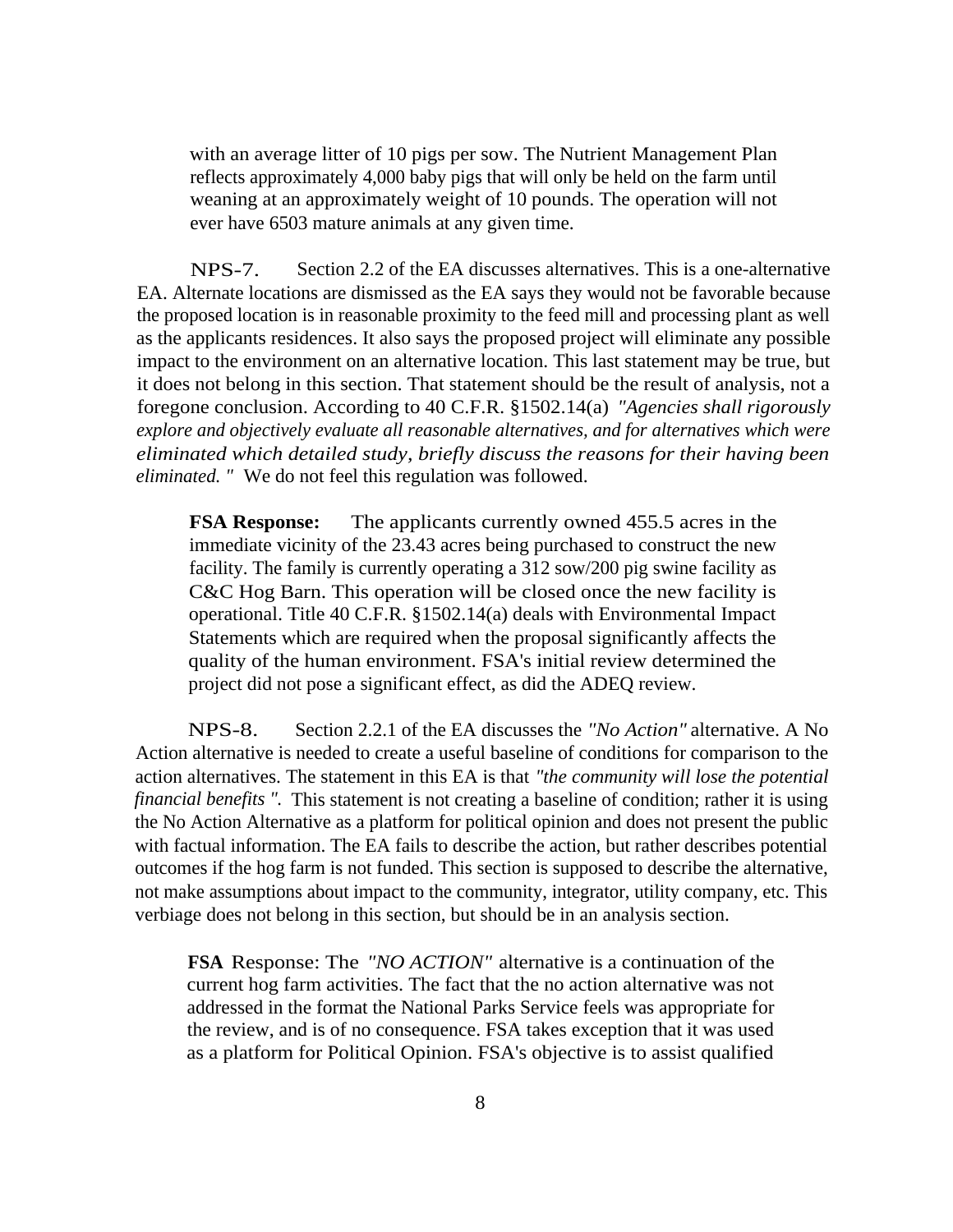farmers obtain credit needs to promote viable farming operations while maintaining minimal impact on the surrounding environment based on the expert guidance and supporting documentation from cooperating agencies like ADEQ, USFWS, SHPO, and NRCS.

NPS-9. Section 2.22 of the EA introduces Alternative A which is the action alternative. The EA says that alternative projects were not considered due to this being the most favorable location. These statements do not belong in a description of an alternative.

**FSA Response:** Decision of most favorable location was based on direct/indirect, short term/long term, and beneficial/adverse effects of the proposed location as submitted by the applicant and as approved by ADEQ.

NPS-10. Section 3.1.1 of the EA discusses the Definition of the Biological Resources. The definition is as follows: *"Vegetation, wildlife, and protected species including threatened and endangered species and their designated critical habitat."* The next sentence says *"Any endangered species in this area will not be harmed by complying with the Comprehensive Nutrient Management Plan."* The document does not show how this environmental consequence was determined.

**FSA Response:** Based on the CNMP prepared by DeHaan, Grabs, & Associates, LLC Section B Nutrient Utilization Plan Item 12 Prevention of Destruction of Endangered or Threatened Species:

- i. Animal manure handling, treatment and management plans are designed with the intention of reducing any harm or destruction of endangered or threatened species or contribute to the taking of any federally endangered or threatened species of plant, fish, or wildlife; or interfere with or cause harm to migratory birds.
- ii. C&H Hog Farm will notify the appropriate fish and wildlife agency in the event of any significant fish, wildlife, or migratory bird/endangered species kill or die off on or near a retention pond or in the field where waste has been applied and which could reasonably have resulted from waste management at the facility. The Fish and Wildlife Service letters of 7-5-12 listed endangered species in the area. It also noted that erosion control, best management practices, and maintaining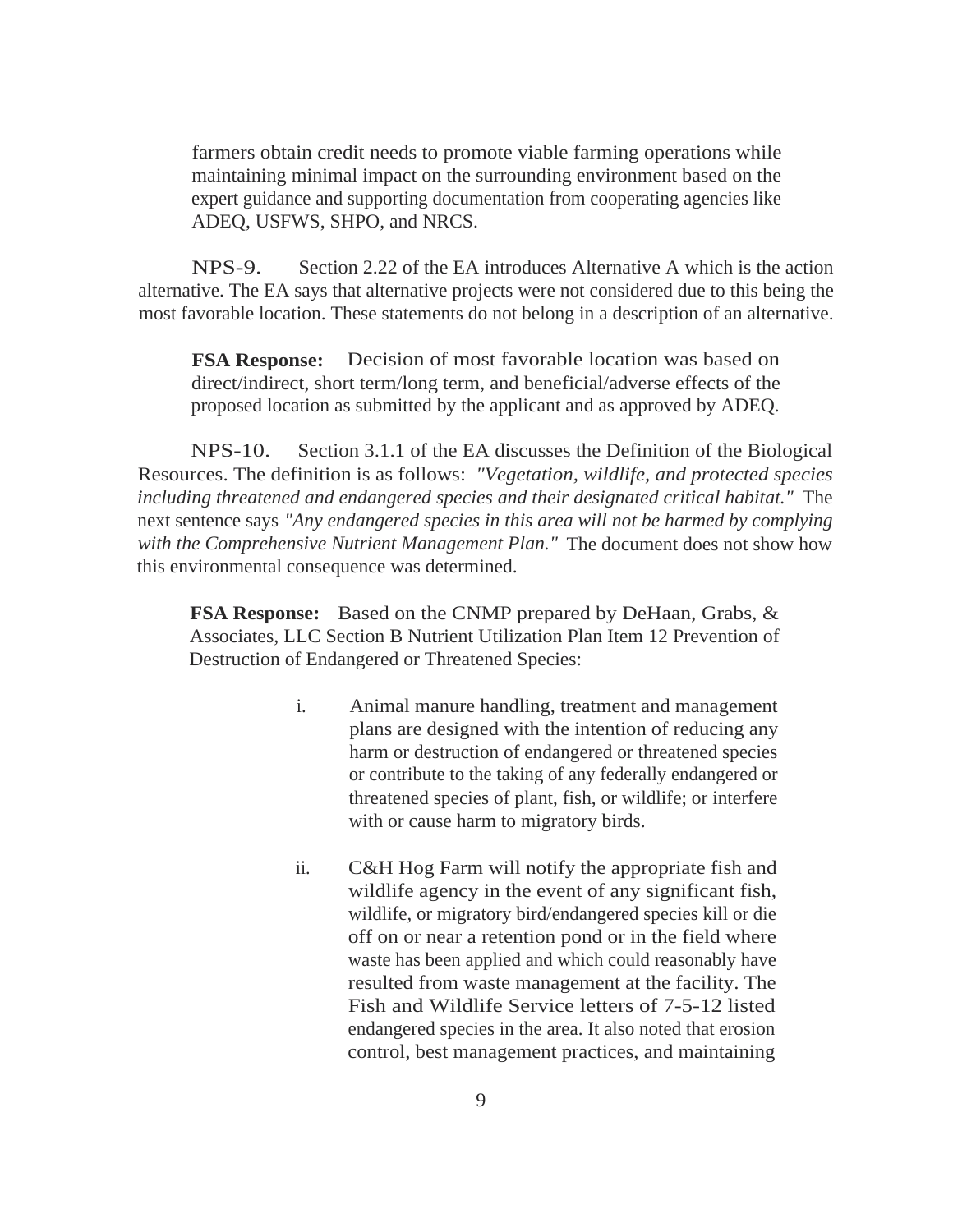vegetative buffers which are also described in the CNMP and ADEQ permit. Therefore, in accordance with 1EQ, ¶49d, the consultation process was concluded.

NPS-11. Section 3.1.2 of the BA discusses the Affected Environment for the Biological Resources. The EA states, *"There will be no impact to wildlife and/or any threatened or endangered species based on a clearance determination by Arkansas [sic] (United States) Fish and Wildlife [sic] (Service). Since there is construction all environmental regulations will be followed."* The letter from the United States Fish and Wildlife Service (USFWS) can be found buried about 100 pages back in the document. The original request letter came from Fann Credit Services of Western Grove, Arkansas to USFWS on 26 June 2012. This letter gave the correct legal description of the location. The USFWS replied on 5 July 2012. In their letter, USFWS inexplicably indicated the hog farm would be near Ponca, Arkansas. USFWS indicated that two endangered bats and the candidate Rabbit's Foot Mussel were known in the region. They provided statements about erosion and sediment control, construction in sensitive areas, and storm water. At the end of the letter it says *"The comments herein are for the sole purpose of providing technical assistance to the action agency or for individual pre project planning assistance. These comments and opinions should not be misconstrued as an 'effect determination' or considered as concurrence with any proceeding determination(s) by the action agency in accordance with Section 7 of ESA. These comments do not authorize the 'take' of a threatened or endangered species as defined under the ESA. In the absence of authorization (e.g., an ESA Section 10 Permit, a Biological Opinion with 'incidental take' provisions, a finding concurrence letter, etc.) from the Service, both lethal and nonlethal `take' of protected species are in violation of the ESA."* 

The EA does not describe where the affected environment is located. The affected environment would probably include all of the terrain of the hog farm as well as areas that may receive air and water pollution from the farm. It could also include areas where vehicle traffic down a gravel road will impact wildlife and vegetation. According to 7 C.F.R. §1940.310, FSA only completed the first step by sending a letter to USFWS. By granting the loan without following through, FSA violated their own regulations, and did not properly comply with Section 7 of the Endangered Species Act.

My staff is aware of at least one cave within a normal foraging distance of the application field area which contains the endangered Gray bat *(Myotis grisescens).* This species forages primarily over streams. We believe that any pollution ofBig Creek resulting from this operation has the potential to have an adverse effect upon these bats. The Buffalo River contains the Rabbit's Foot Freshwater Mussel. This mussel is a candidate to be listed on the Threatened and Endangered Species list. The Buffalo River is proposed critical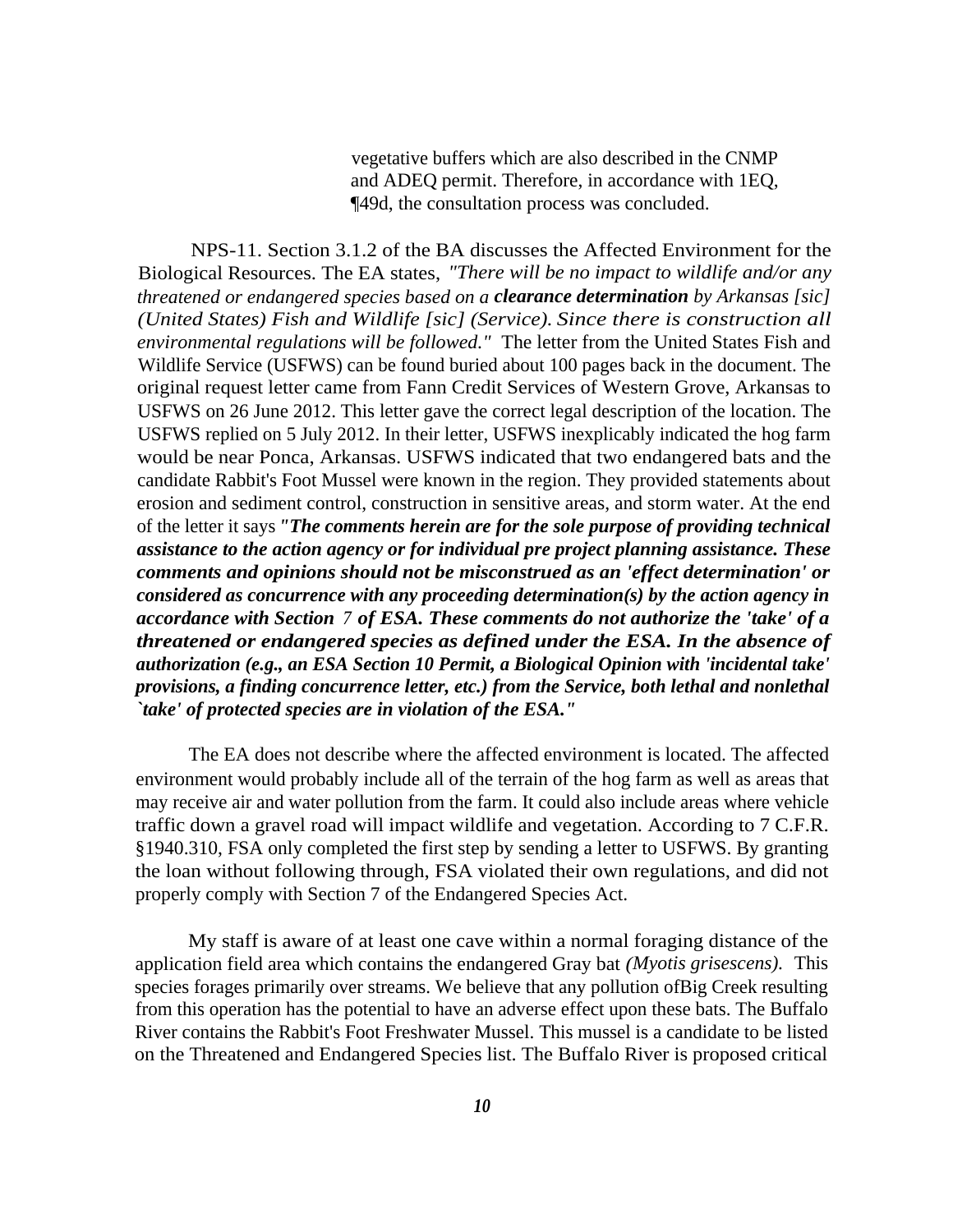habitat for this species. We believe that any pollution of Big Creek resulting from this operation has the potential to have a direct adverse impact upon the species, and has the potential to result in adverse modification of the proposed critical habitat.

FSA Response: The information in the 7-5-2012 U.S. Fish and Wildlife Service letter did not specifically indicate any occurrences of karst features in the project area. It does state that if caves or other openings are encountered work will cease and consultation with USFWS will be required at that time. The Environmental Assessment specifically refers to the 478.93 acres involved and the CNMP also addresses additional acreage that will be utilized for waste management purposes. NPDES permit was required for the CAFO construction project to insure facility would not affect surface water quality. A copy of the NPDES permit issued 6-25-2012 was made a part of the environmental assessment. The fact that the proposed action is not located within one-quarter (1/4) of the Buffalo National River does not involve withdrawing water from or discharging water into the river and is not within sight of the river makes further consultation with the NPS not required in accordance with 1EQ, ¶46D. While the Gray bat *(Myotis grisescens)* is on the endangered species list, the only known bat cave in the area is located two and one-half miles (4 km) away from C & H and well beyond the *"normal foraging range'* of said bat. The Rabbit's Foot Freshwater Mussel *(Quadrula cylindrica)* is *not* on the endangered specie list (USFWS and AGFC). It mostly inhabits the White, Ouachita and Red River drainages, such as the White, Black, Spring, Ouachita and Saline Rivers. It has a *"robust"*  population in those rivers, per the USFWS and AGFC. It is also located in the Illinois, Buffalo and South Fork Rivers, but to a lesser extent. USFWS did not state that the project would impact endangered species in the area. Our review of the information obtained from Fish and Wildlife Service was considered adequate consultation in accordance with 7 C.F.R. §1930.310 and Section 7 of ESA.

NPS-12. Section 3.2.1 of the EA discusses the Definition of Water Resources. Water resources are defined as flood plains, wetlands, surface water quality, sole source aquifers and wild and scenic rivers. The EA states, *"There are no wetlands on this farm and* 

<sup>5</sup>The normal foraging range of the Gray bat is 1 km or 3,280 feet (0.62 miles). *Summer*  colonies of *[the* 'Gray *bat']* prefer caves *that are within* 1 *km* of a major *river* or lake and are rarely *found in caves* 4 *km from such places." "Population* Ecology *of the Gray Bat (Myotis grisescens): Factors Influencing Growth and Survival of the Newly Volant Young," Merlin* D. Tuttle, Vol. 57, No. 3 (May 1976), pp. 587 — 595, Ecological Society of *America.*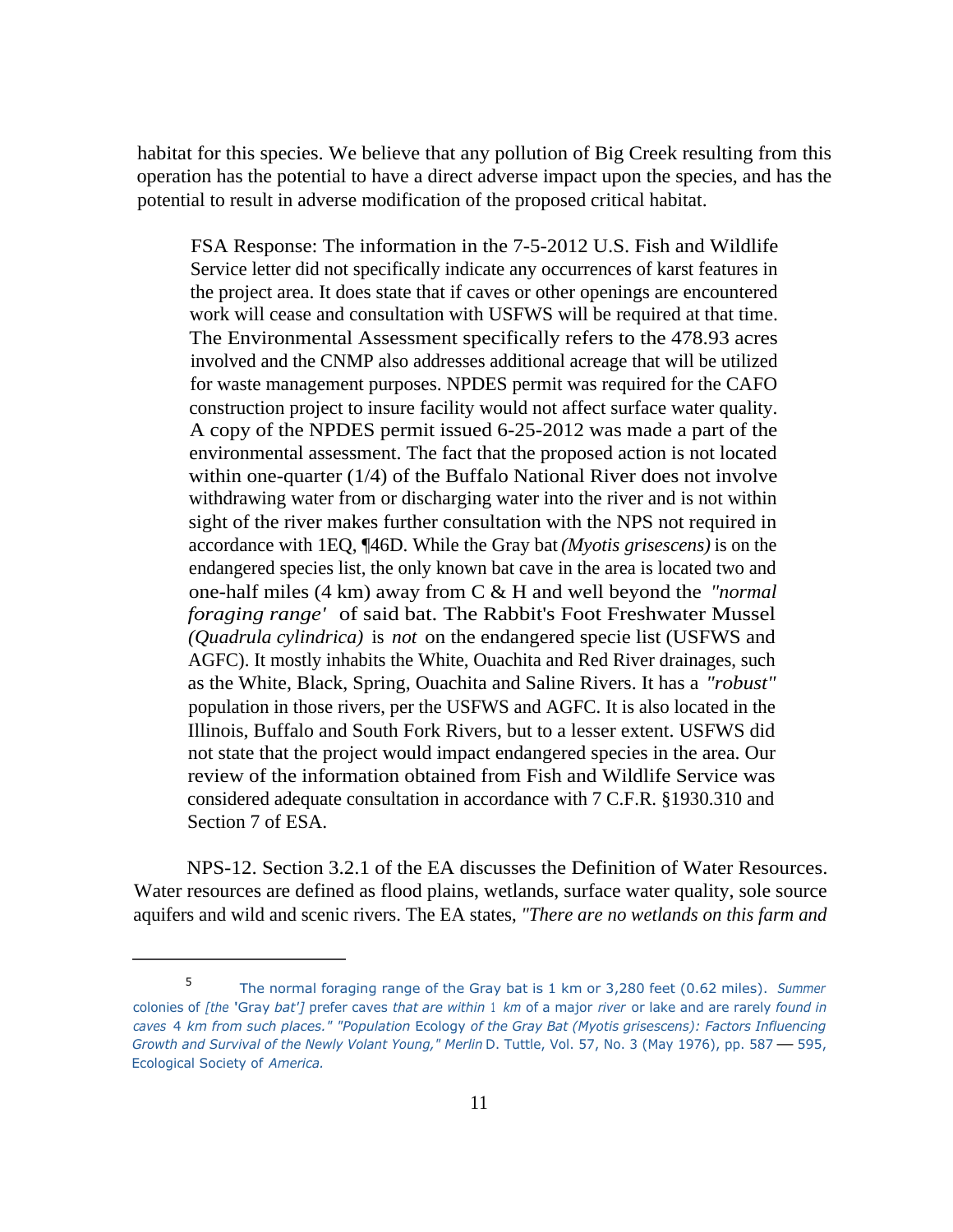*a CNMP (Comprehensive Nutrient Management Plan) is to be followed to ensure water quality is maintained and ensure there are no adverse impacts."* This type of analysis belongs in the *"Environmental Consequences"* section of the EA, but that section does not exist.

**FSA Response:** Section 3.0 of the Environmental Assessment is, in fact, included in the EA. The C & H project property does *not* encompass wetlands. In accordance with 1 EQ, 42 the permitting process by ADEQ and NPDES meets the requirements for safeguarding surface waters.

NPS-13. Section 3.2.2 of the EA discusses the Affected Environment of Water Resources. The ESA says, *"The potential impact to the environment will be eliminated by following the Waste Management Plan. Water quality will be protected by producer's adherence to their CNMP."* This analysis information should be located in the *"Environmental Consequences"* section of tile EA. It is unfortunate that the CNMP appears to be flawed by allowing fields to reach a phosphorus index ("PI") of *"High"* and *"Very High"* risk level on 1 0 of the 17 fields (57% of the land application acres) within the first year of application. We do not believe the CNMP will protect water quality as written, there is simply too much phosphorus in the waste and not enough land to apply it on. The EA does not describe the location and extent of the affected environment. We believe the affected environment should include all of Big Creek adjacent to and downstream of the application fields, as well as, the Buffalo River downstream until all of the excess phosphorus can be assimilated. The EA does not describe the condition of the water resources. How can FSA say there will be no impact to water resources without knowing the baseline conditions, especially when a new nutrient management plan has to be developed each year because of tile liquid manure and bio-solids being used?

**FSA Response:** Section 3.0 of the Environmental Assessment is, in fact, included in the EA. In accordance with 1 EQ, ¶42, the permitting process by ADEQ and NPDES meet the requirements safeguarding surface waters. The CNMP was prepared by DeHaan, Grabs & Associates, LLC in accordance with NRCS Practice Standard Code 590 based on ADEQ memo dated 1-3-2013 and the CNMP meets the requirement of 40 C.F.R. §122 412. Furthermore, the NPS statement that the CNMP is *"flawed"* is based upon error on the service's reading of the verified data in the plan. While 10 of the 17 fields show a "P Index Range" of High<sup>(t</sup> the Field Nutrient Application Planning/Per Acre Basis guide shows that after uptake of nutrients for grass

<sup>&</sup>lt;sup>6</sup> None show a "P *Index Range"* of Very High as asserted by the NPS.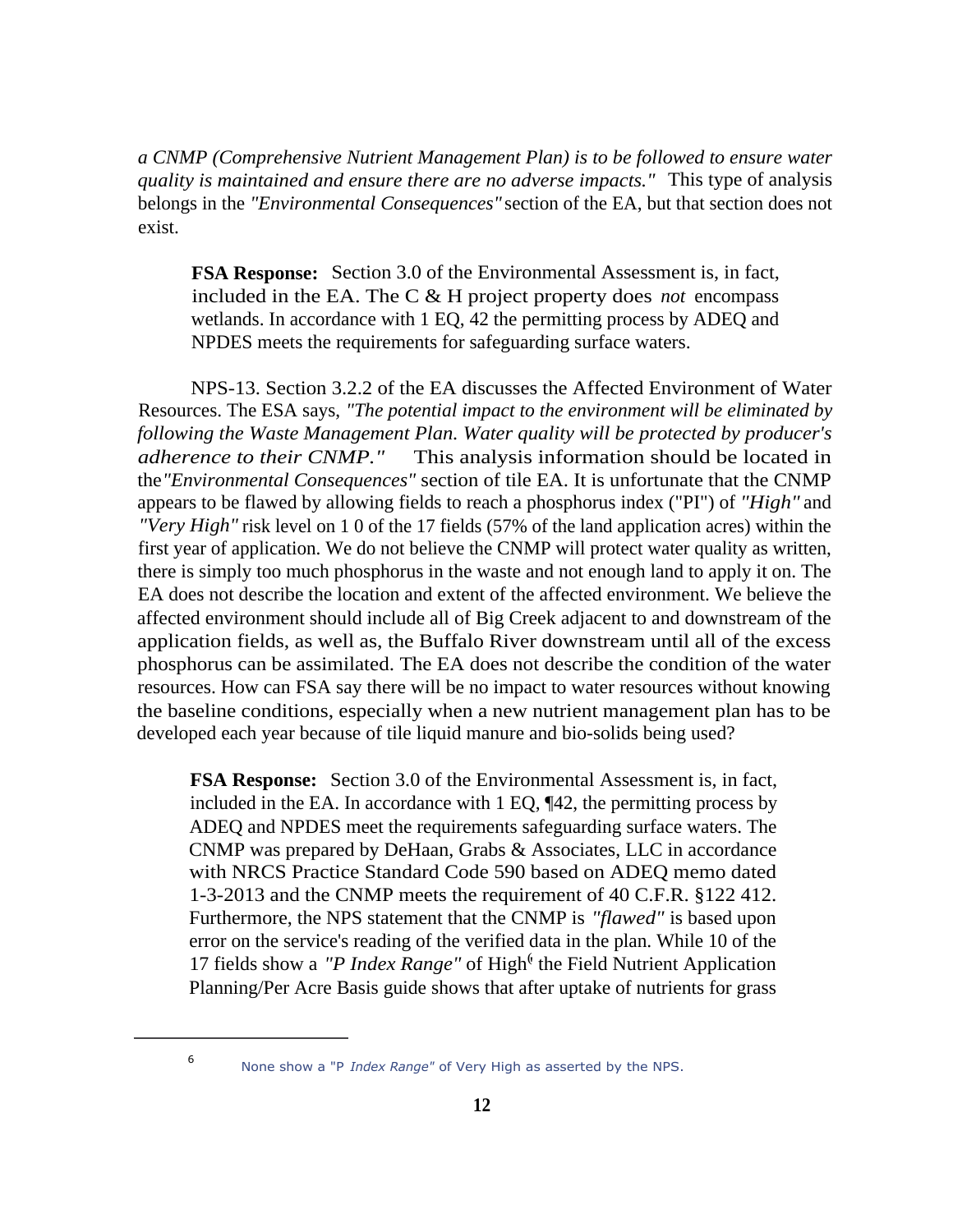grown in those fields (H2, H4, H11, H  $13 - 14$ ), the phosphorus level for those fields will be zero. In other words, the grass requires more nutrients than will be applied. (NRCS and Arkansas Nutrient Management Planner).

NPS 14. Section 3.3.2 of tile EA discusses tile Affected Environment for Cultural Resources. The EA says SHPO has issued a blanket clearance letter for existing operations. We were unable to find documentation in the EA package to support this contention. The affected environment is not described.

FSA Response: The Environmental Assessment specifically refers to the 478.93 acres involved and the CNMP also addresses additional acreage that will be utilized for waste management purposes. Part of the assessment is a SHPO clearance letter issued 7-17-2012 for this project. This letter was included in the EA file.

NPS-15. Section 3.4.1 ofthe EA describes the Definition of Soil Resources. The soil resources are defined as *"Highly Erodible Soils present within tile area of impact. "* 

**FSA Response:** In the EA review process Highly Erodible Soils are addressed in I EQ, 1151d. However as this land is pasture and woodland, and applicant will not be performing annual tillage to produce an agricultural commodity type crop, there is no impact. Therefore, this section of the EA process was concluded as per regulations.

NPS-16. Section 3.4.2 of the EA discusses the Affected Environment for Soil Resources. The EA states, *"According to NRCS-CPA-026E, there are no Wetlands present on the farm. "* This does not fit with the definition of the resource. The document does not describe the affected environment at all, it does not even define what the area of impact noted in Section 3.4. 1 is. Under the definition of hydric soils (wetlands) in the USDA manual, almost any farm pond would meet the classification of wetland. Although manmade wetlands do not have the level of protection as does natural.

**FSA Response:** NRCS is the agency responsible for determining whether land is defined as *"wetlands"* or not. In this case, NRCS has categorized the project land as *not* being in wetlands. *See,* NRCS-CPA-902E and 026E, which are contained in the EA file. Even if designated wetland, however, there would be no impact because no draining, filling, dredging, or degrading of wetlands will occur with this proposal. 1-EQ, ¶43d. The ADEQ permit addresses the closure plan on the existing waste lagoon for the current hog facility.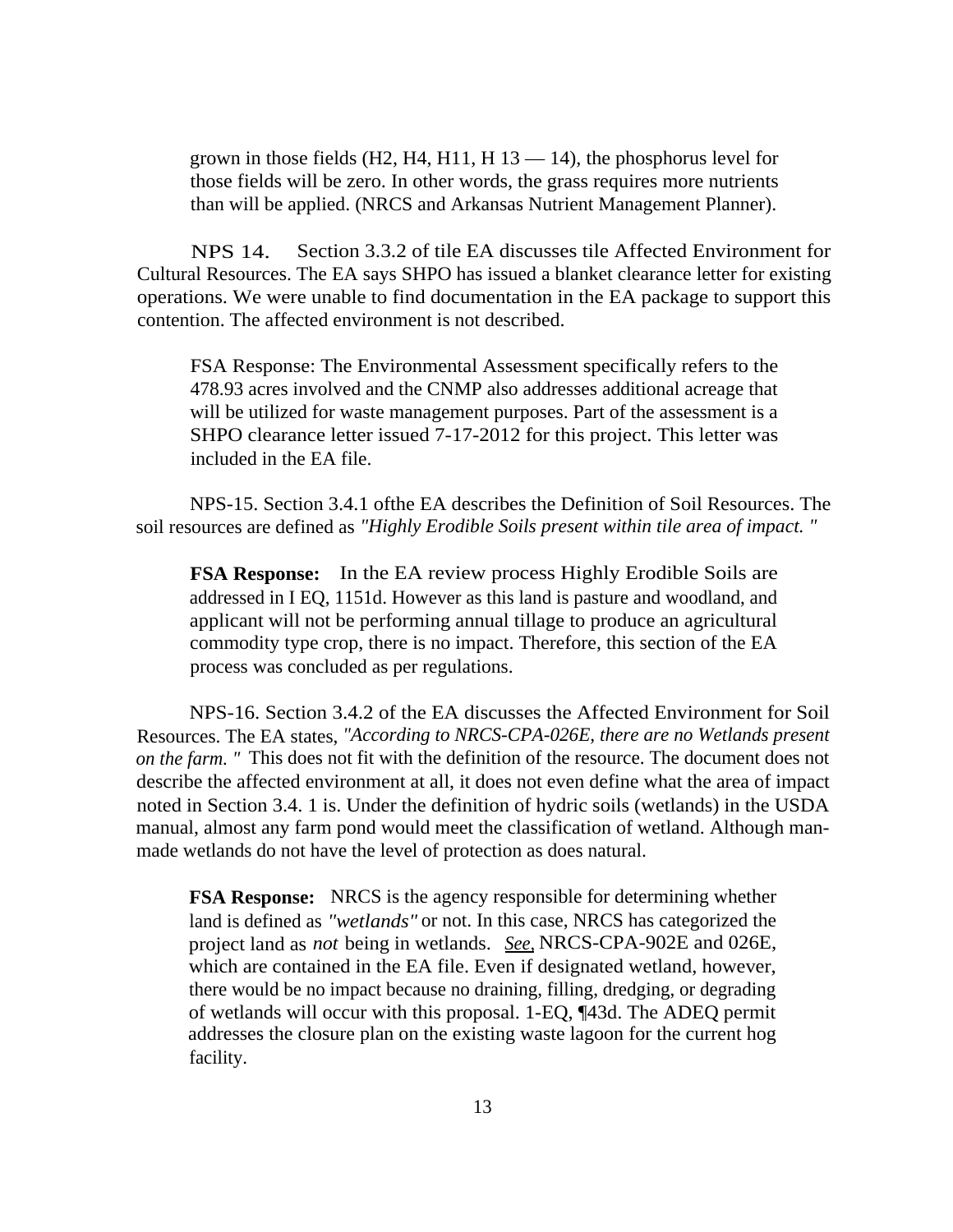NPS-17. Section 3.5.1 of the EA does not define Air Quality. This section only defines potential sources of poor air quality. There is no description of the existing quality of the air. The EPA definition of air pollution has a component of odor.

FSA Response: The nearest population to  $C & H$  is 1.6 miles away. There has been a hog farm at this location for sometime now, and no one has complained to the best of our knowledge and there was no comment with regard to odor from the facility when publicized. According to ADEQ regulation, they are the lead agency representing EPA in the State of Arkansas on Air Quality issues. The CNMP and ADEQ permit both address the process to minimize odor from the facility and application of waste with specific limitations on setback from adjoining property lines, ponds, streams etc.

NPS-18. Section 3.5.2 of the EA discusses the Affected Environment for Air Quality. The document states, *"Compliance with CNMP should keep emissions to a minimum."* This information, once again, belongs in an *"Environmental Consequences"*  section. The document does not describe the affected environment. There is no mention of odor. Two fields are less than 1/16 of a mile from a public school, restaurant, and other private housing. The CNMP presents no site specific mitigation strategies, only general housekeeping-type recommendations. The opening statement says, *"It may not be practical or feasible to eliminate all odor emissions from the operation, but it is possible to manage or mitigate the odor."* The EA mentions neither the surrounding community, nor the other citizens in the community.

FSA Response: ADEQ does not have requirements for monitoring or permitting air quality on CAFO's in Arkansas. The ADEQ permit and CNMP both address the requirements for application of waste. They also restrict application to 500 feet from neighboring occupied buildings and 50 feet from adjoining property lines. Mitigation measure to help reduce or eliminate odor are include in the CNMP. 1 EQ, ¶53d. ike, *also,* FSA Response to No. 17 above.

NPS-19. Section 3.6 of the EA, Socioeconomics, has an inadequate *"Definition of Resource".* The definition does not create a baseline of social or economic drivers of the local and regional community.

FSA Response: 1 EQ, ¶57 d. Newton County is, for the most part, a rural agricultural community, and no impact is expected to result from individual farm participation.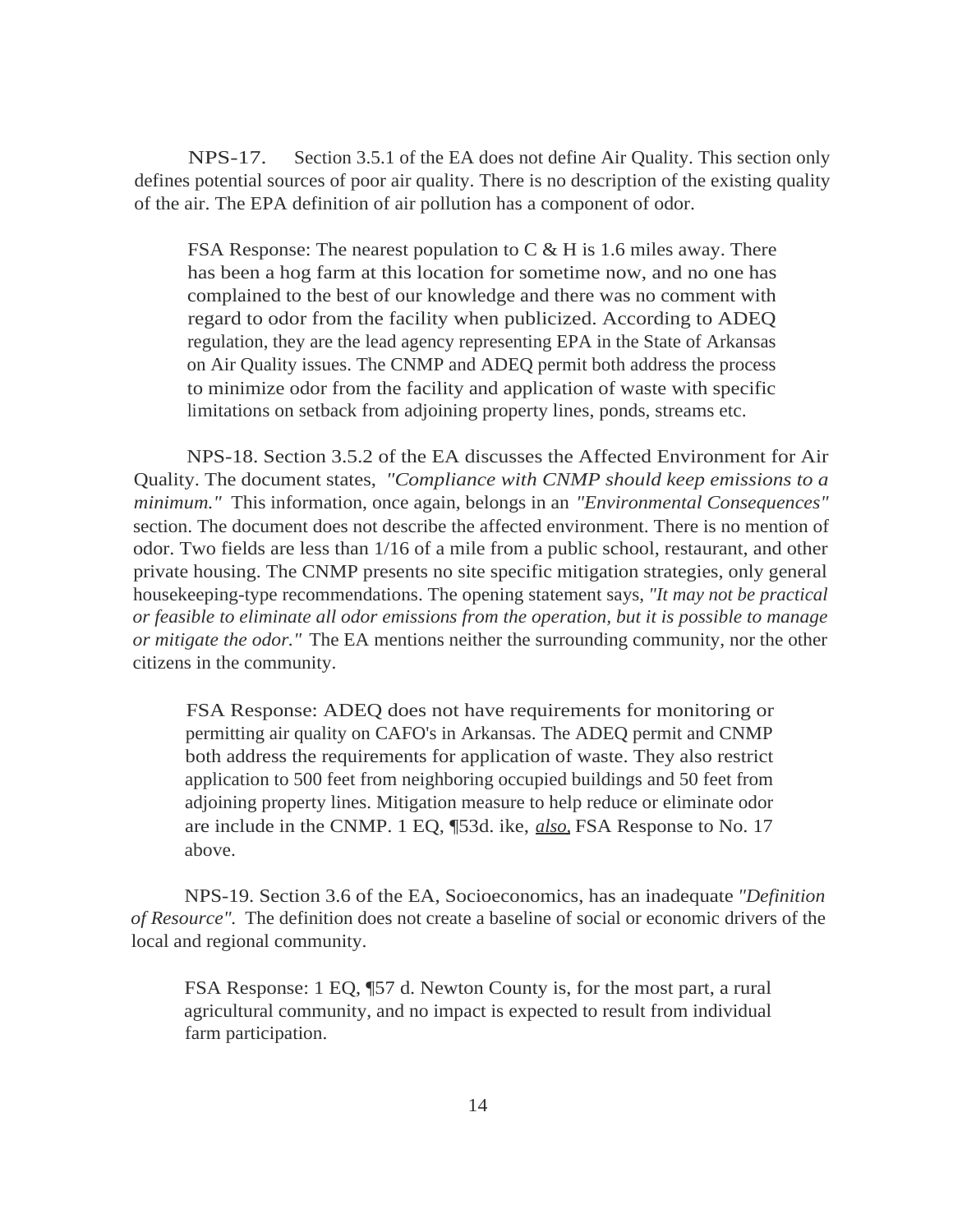NPS 20. Section 3.6.2 of the EA, Affected Environment, discusses population growth and impact. It states *"There will be no impact to the area's public and community services as there will be no significant increase to the population after the completion ofthis project"*. There is no mention of losses of income to the people who use the Buffalo River as a source of income for eco-tourism. There is no mention of loss of income or property values to people in the local community as a direct result of the odor and other pollutants from the hog farm.

**FSA Response:** This statement is pure and simple, unsubstantiated conjecture on the part of the NPS. The Buffalo River and NPS are six miles away from the hog facility. There is *no* evidence to indicate a loss of revenue derived from the Buffalo River. There is evidence to effect that this farrowing facility will add to the Newton County tax base. 1-EQ, ¶57 d. No impacts are expected to result from individual farm participation.

NPS-21. Section 3.7 of the EA, Environmental Justice, claims that there will he no impact to minority or low income populations as a result of this project. We believe this statement to potentially be false. Newton County is an economically disadvantaged area. The rights of this population to provide public input have been denied.

FSA Response: In regards to Environmental Justice, 1 EQ, ¶58c, Newton County has 2.2% minority and 18.1% families below the poverty level based on the 2010 U.S. Census information. Therefore, the environmental justice section was addressed properly. The publication of the NOA and the NOA FONSI gave the public the opportunity to comment on the proposed project. No comments were received.

NPS-22. Section 4.0 of the EA describes Cumulative Impacts. There is no real analysis of impact or cumulative impacts in this section. Section 4.3 appears to be based upon the opinion of the author and is not based upon any scientific review, expert opinion, or research. The immediate cumulative effects will be on the water resources of Big Creek and Buffalo River. There is ample scientific literature that examines the effects of CAFOs on ground and surface water and CAFOs have no positive effect.

**FSA Response:** Cumulative Impact on Big Creek will be minimal, if any, based on ADEQ review and NPDES permits and the CNMP for waste management. These permits were issued by the State regulatory agency for water quality and the CNMP was prepared in accordance with NRCS Practice Standard Code 590 and meets the requirements of 40 C.F.R. §§122 and 412. There will be no impact on the Buffalo River.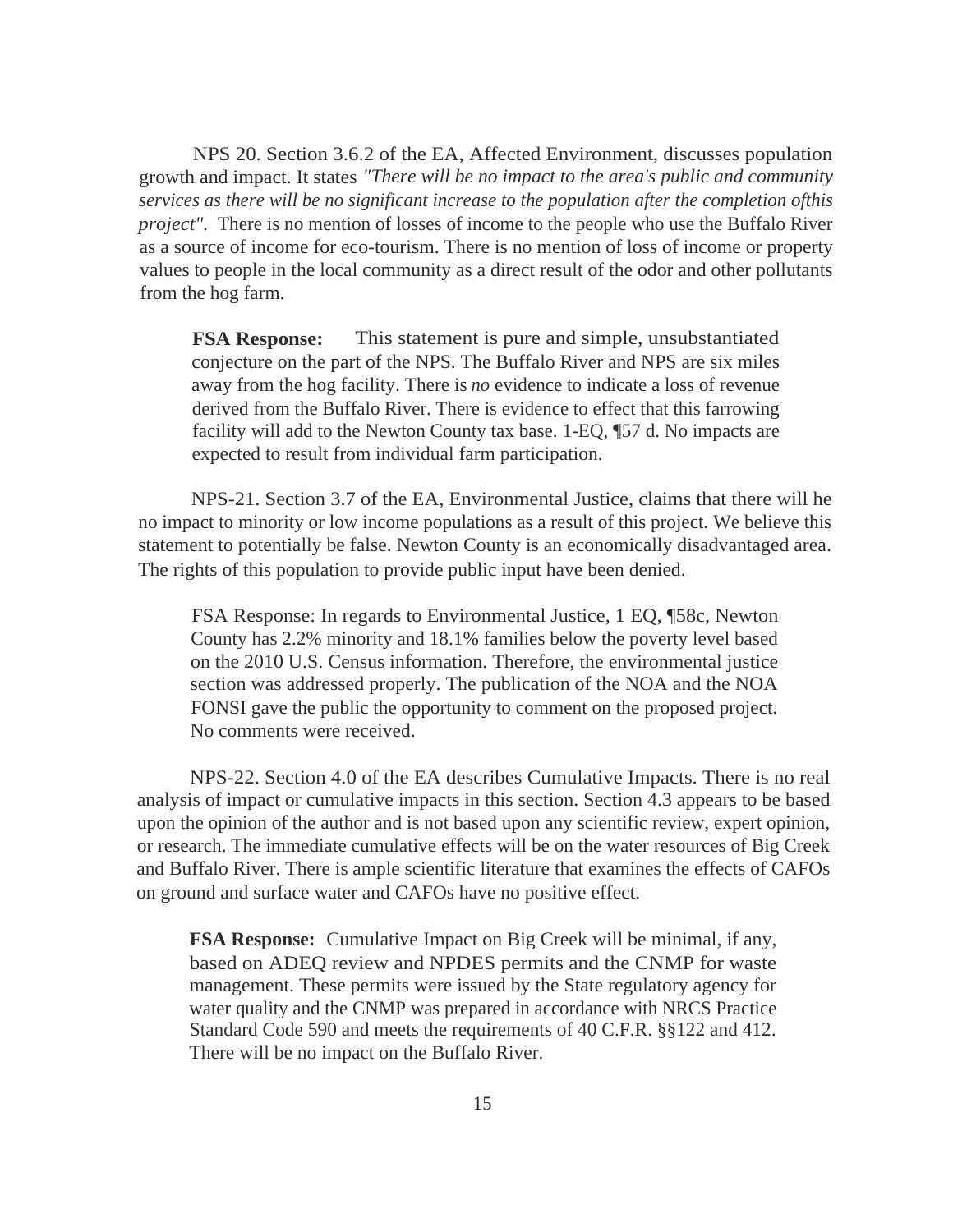NPS 23. Section 5.0 of the EA discusses Mitigation Measures. This section again refers back to the CNMP. We contend that the CNMP does not mitigate the effects of waste, but guides the producer on how to process the waste, possibly resulting in minimization of the impacts. This section lacks any substantive mitigation strategies.

FSA Response: The ADEQ Permit, NPDES Permit, and CNMP are all pertinent to mitigation strategies on the proposed operation and are part of the EA.

NPS-24. Section 7.0 of the EA shows the List of Persons and Agencies Contacted. The document mentions SHPO, USFWS, NRCS, ADEQ, EPA, and Arkansas National [sic] (Natural) Resource Commission. 7 C.F.R. §1940.33I(b)I requires the FSA to send written notices to the following: *"regional EPA office, any State and regional review agencies established under Executive Order 12372; the State Historic Preservation Officer; local radio stations, and other news media; any State or Federal agencies planning to provide financial assistance to this or related actions or required to review permit applications for this action, any potentially affected Indian Tribe; any individuals, groups, local, State, and Federal agencies known to be interested in the project; affected property owners; and to any other parties that FHA or its successor agency (FSA) under Public Law 103-354 has identified to be so notified. It will also be posted at a readable location on the project site."* Since FSA did not contact NPS, local residents, etc., FSA violated this provision of the regulations.

FSA Response: Title 7 C.F.R. §1940.331(b)(1) pertains to the notification requirements for an "Environmental Impact Statement" *not a* Class II EA. Per regulatory guidelines and 1 EQ, ¶34 and 1 EQ, ¶6 an EIS was not required for this proposal.

NP S-25. The FONSI, under Proposed Action, Item I. states, *"Both beneficial and adverse impacts of implementing the preferred alternative have been fully considered within the EA. The beneficial impacts outweigh any adverse impacts."* We contend that the EA does not show any evidence that the potential impacts of the alternatives were reviewed or assessed with any scientific rigor or public input. We also contend the EA never identified clearly what the area of potential effect was. It is our belief that bullet "I" in the FONSI cannot be supported by the EA. We do not feel that the EA meets the minimum requirement for a Class II EA, according to FSA regulations for implementing NEPA. We feel the existing EA is so woefully inadequate that it should immediately be rescinded.

FSA Response: The FONSI is based on 1 EQ, Exhibit 23 and summarizes the environmental findings. It contains conclusions only. The Environmental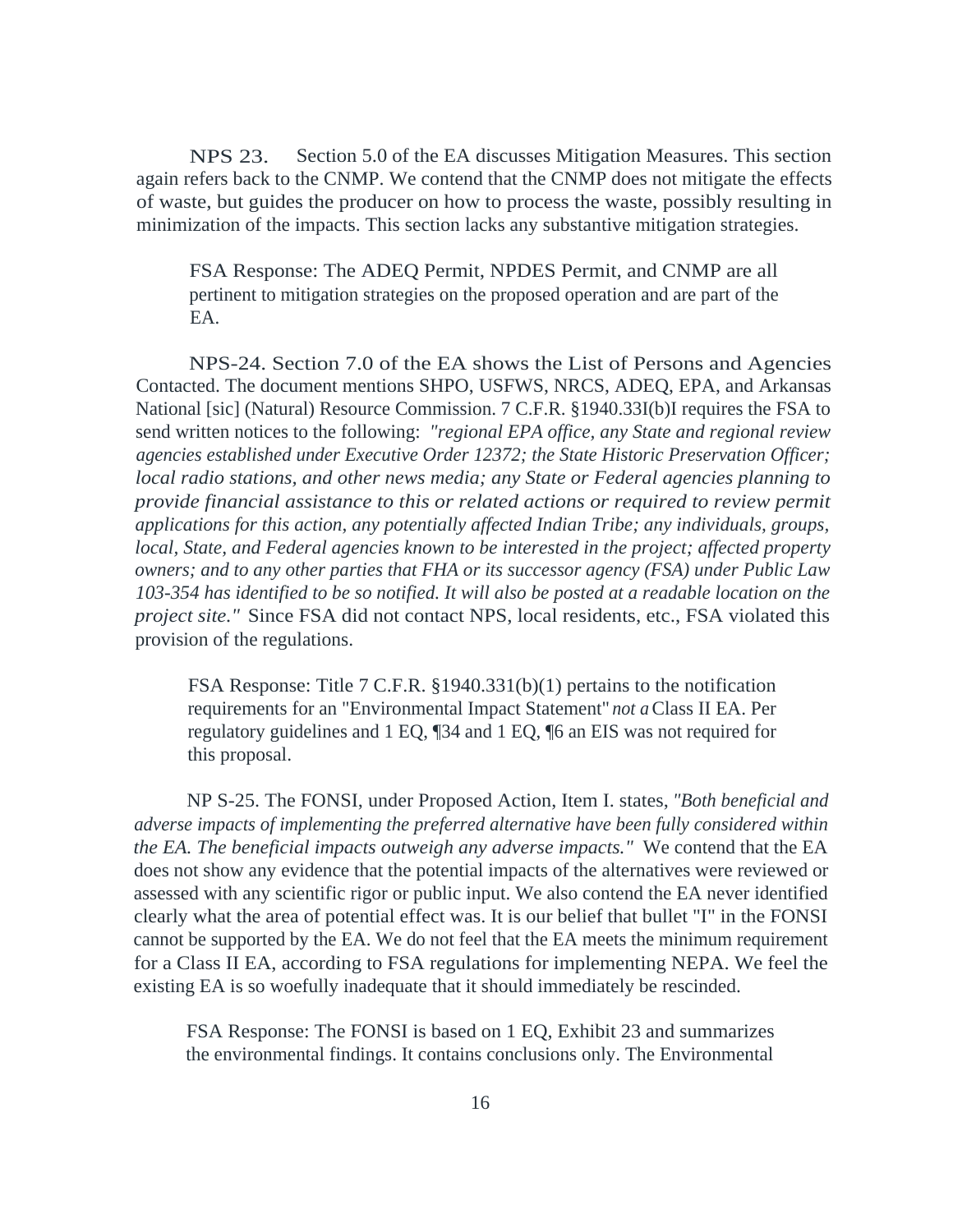Assessment (Class 11) which was prepared with each protected resource examined to determine the potential for impact and does contain evidence that addresses potential impacts and alternatives reviewed. Appropriate lead agencies were consulted, and all applicable (required) permits were obtained and are included as supporting documentation to the EA file. The NOA was published August 6-8, 2012 in the Arkansas Democrat Gazette with a 15-day comment period. No comments were received. The NOA FONSI was published August 25-27, 2012 in the Arkansas Democrat Gazette with a 15 day comment period. No comments were received. In accordance with 1 EQ, ¶6c, the public involvement requirements were satisfied. NPS could have commented at any time during the process.

NPS-26. The FONSI, under Proposed Action, Item 2 claims that the preferred alternative would not significantly affect public health or safety. We feel that FSA utterly failed to consider the impact of the swine waste on the residents of Mount Judea, the people living downstream on Big Creek or the people recreating within Buffalo National River. We feel the FSA statement is completely false because *"Public Health"* was not adequately analyzed.

FSA Response: NPS is oblivious to the EA process and its statement in Paragraph 26 is without basis and reckless at best. Based on the ADEQ and NPDES Analysis and Permit as well as the CNMP, there is nothing to indicate that the proposed operation will significantly affect public health and safety, based on NEPA requirements.

NPS-27. The FONSI, under Proposed Action, Item 3 contends that the preferred alternative would not significantly affect any unique characteristics which includes historic and cultural resources, parklands, prime farmlands, wetlands, wild and scenic rivers, or ecologically critical areas. Our review of the document failed to uncover any substantial analysis to back up this contention. In fact, if FSA had taken the time to critically review the Comprehensive Nutrient Management Plan, we feel FSA would have discovered that many of the application fields are likely to attain high to very high phosphorus index risk values after the first year of land application. This would require the farm to find additional sites to spread waste. These additional sites may be located much more closely to these *"unique characteristics",* but that was never analyzed as far as my staff could discern. Further, because the Buffalo River is on the Nationwide Rivers Inventory ("NRI") it should have been considered. The candidate species Rabbit's Foot Mussel is found in the Buffalo River, making it ecologically critical. There is an endangered bat cave near the proposed land application fields. These endangered gray bats very likely forage along Big Creek adjacent and downstream of the application fields. The EA supporting documents do not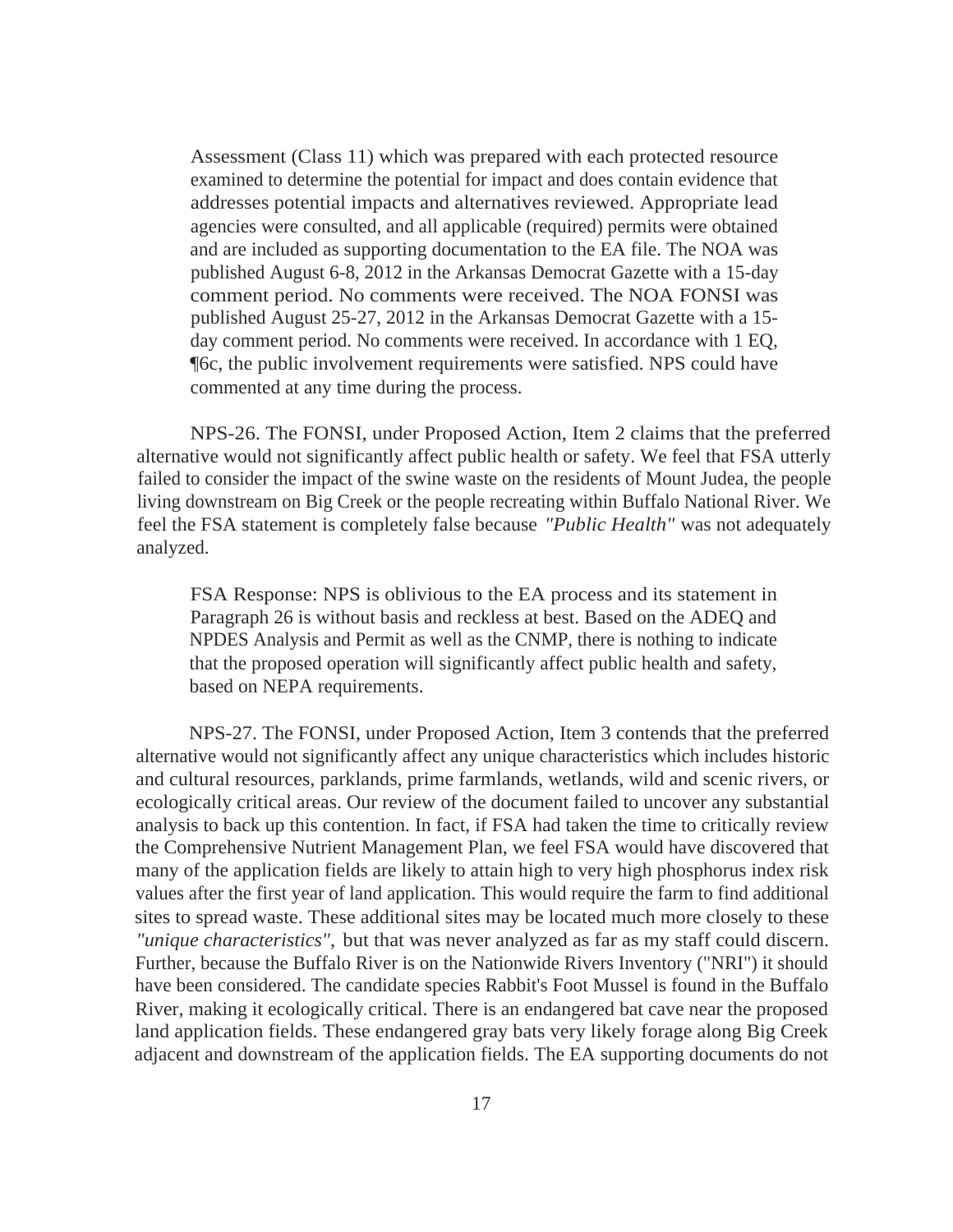include a letter from SHPO showing completed consultation. ESA did not start consultation with USFWS. FSA only got information about the presence of endangered, threatened, and candidate species and critical habitat in the area. FSA never developed a biological assessment, or sought concurrence for this project.

**FSA Response:** State Historic Preservation Officer was consulted on the proposed project and a response was received 7-17-2012 noting that no known historic properties will be affected by this Undertaking. Based on 1EQ, ¶46d, consultation with the NPS was considered, however, because the proposed project did not meet specific requirements consultation with NPS was not required. In the guaranteed loan process, the lender starts the consultation process and FSA reviews the information and includes it in the Environmental Assessment in accordance with 2 FLP, 1111208, 209. and 1 EQ, ¶49. *See, also,* FSA Responses to paragraphs 10 and 11 above with regard to NPS assertions relating to endangered species.

NPS-28. The FONSI under Proposed Action, Item 4, contends that the preferred alternative is not highly controversial. We have difficulty believing this statement. Broadcast application of hog waste to fields within a couple of hundred feet of the Mt. Judea School for up to three months of the year sounds quite controversial to our ears. We also contend that risking the pollution of Big Creek with phosphorus is quite controversial since it flows into America's First National River.

**FSA Response:** Clearly, NPS did not review the EA file. The Mt. Judea school is 1.6 miles from the C & H farrowing facility, not within a *"couple of hundred feet"* as asserted. Spread fields 1-4 and 8-17 are located to the South and Southeast of the facility and fields 5-7 to the East. Fields 1-4 and 8-17 are further away from the Buffalo River than the facility itself. Furthermore, both the engineering and operation plans show negligible phosphorus flow into Big Creek and none into the Buffalo River, which is six miles away. Both review and permitting agencies have analyzed this issue in depth and concluded there was no risk of pollution to either. Finally, there are mandatory inspection procedures in place to make sure this doesn't happen and the NPS is able to easily check this on a quarterly basis with its water quality monitoring station (BUFT06) on Big Creek located at Newton County Road 39, which is onehalf mile upstream of the Buffalo River. NPS statement is without basis and reckless in its disregard of known facts, the environmental assessment and findings by ADEQ. Mr. Cheri was advised of this in a letter from the Director of ADEQ dated January 3, 2013.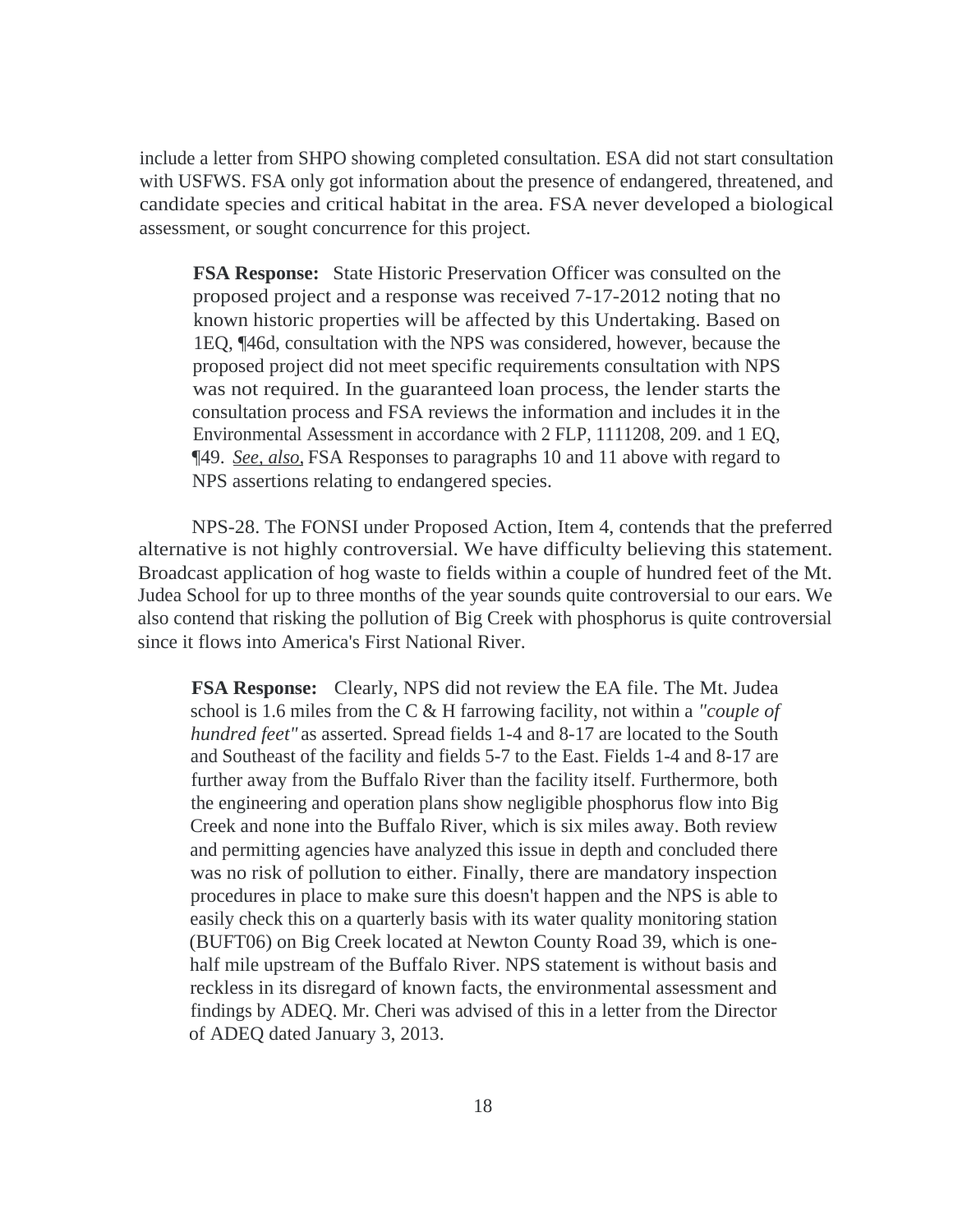N PS 29. The FONSI, under Proposed Action, Item 5, contends that the preferred alternative would not impose highly uncertain or involve unique or unknown risks. We have difficulty seeing how this statement can be made with the paucity of data and analysis presented in the EA.

**FSA Response:** The FONSI Exhibit is a summation of the information utilized in completing the environmental review process, and is based on the information from ADEQ, Fish and Wildlife Service, SHPO, and NRCS and the issued permits are part of the EA document.

NPS-30. The FONSI, under Proposed Action, Item 6, contends that the preferred alternative would not establish a precedent for future actions with significant effects. We feel that the preferred alternative is quite likely to establish if this EA and FONSI are not subject to further review.

**FSA Response:** The ADEQ Permit, NPDES Permit, CNMP as well as the FSA Environmental Assessment are project and site specific.

NPS-31. The FONSI, under Proposed Action, Item 7, states that the preferred alternative is not related to other actions with individually insignificant but cumulative significant impacts. The cumulative impact section of the document is highly flawed. The document has no Environmental Consequences section. Because of this, no analysis is included in the document. Since no analysis is in the document, there is no way to compare alternatives, or determine cumulative impacts.

**FSA Response:** The Environmental Assessment (Class II) and all supporting documents from the various lead agencies is an analysis of the potential impact this project could have on the environment. All items considered are part of the EA process and used in the analysis to determine cumulative impacts in accordance with 1 EQ Handbook.

NP S-32. The FONSI, under Proposed Action, Item 8, contends consultation with SHPO was completed, but there is no record of this in the EA or appendices. The FONSI further states that there would be no loss or destruction of scientific, cultural, or historical resources. We contend that fish who rely upon clean water fall into the category of scientific resource. We further contend that the EA and CNMP do not adequately protect these resources, making the FSA statement false.

FSA Response: The FONSI is a summary. The EA file contains a SHPO clearance letter dated 7-17-2012 noting no known historic properties will be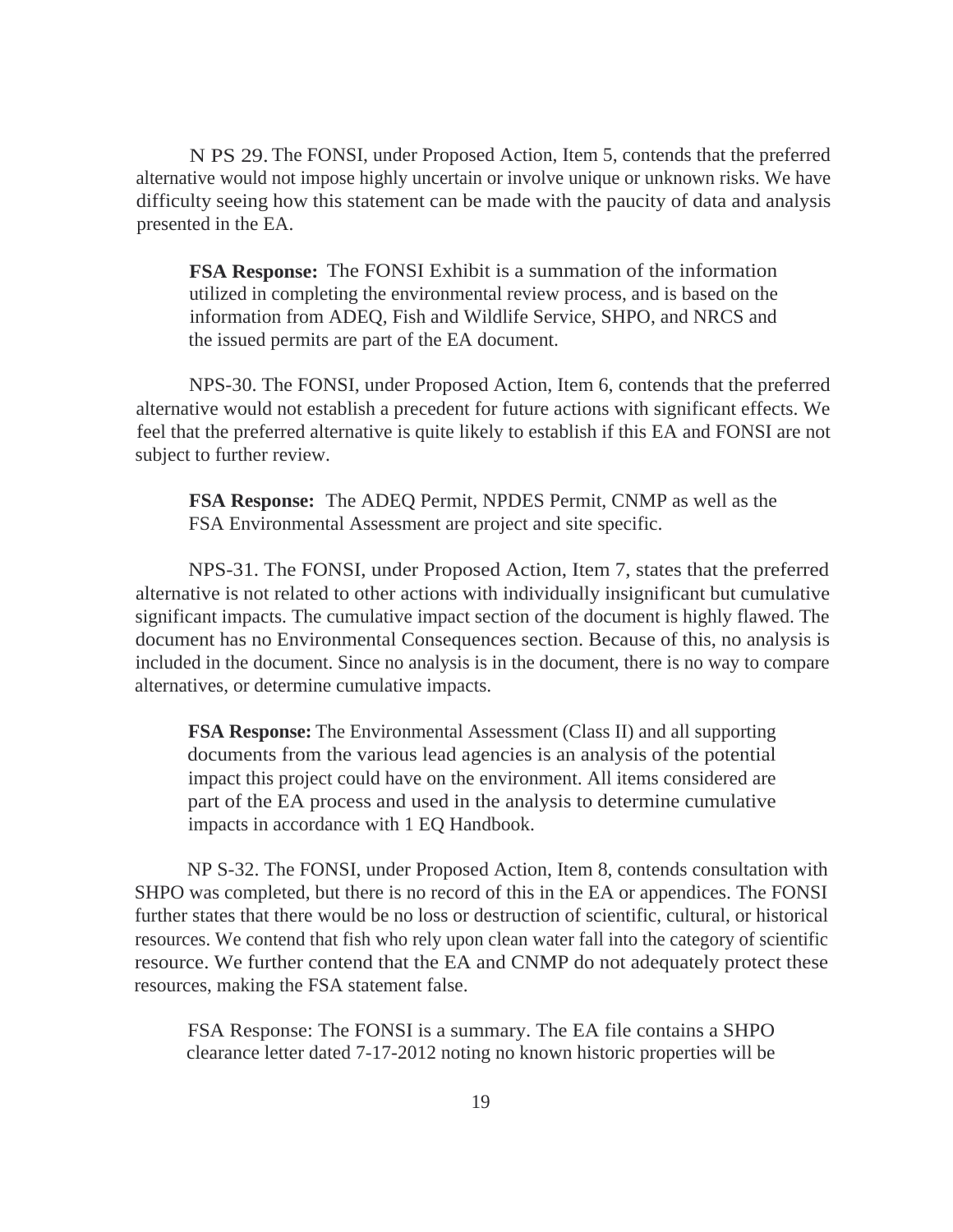affected by this undertaking. ADEQ as delegated by EPA, is the enforcement authority for protection of surface waters, and adherence to the CAFO and CNMP will not affect surface water quality in accordance with 1 EQ, ¶42.

NPS —33. The FONSI, under Proposed Action, Item 9, contends that the effects of implementing the preferred alternative on threatened and endangered species and designated critical habitat were addressed in the EA. That statement is clearly not true since there was no Environmental Consequences section in the EA to discuss impacts. FSA further contends that informal consultation with USFWS was completed. This appears to be far from the truth, setting up a violation of 7 C.F.R. §1940.310, and potentially a violation of Section 7(a)2 of the Endangered Species Act.

FSA Response: The Fish and Wildlife Service letter dated 7-5-12 as well as the one dated 2-8-2013 addresses the impact on threatened and endangered species and provides mitigation measures and Best Management Practices to lessen or remove any impact. In accordance with 1 EQ, ¶49 this concludes the Biological Resource review process for the EA. The purpose of the Class II environmental assessment is to prevent violation of any laws and regulations identified in 7 C.F.R. §1940.310, which are not excluded under that section of the Code of Federal Regulations. There is always *"the potential"* for violations and all were identified and properly addressed in the environmental assessment. The conclusions with regard to the analysis are contained in the FONSI.

NPS-34. The FONSI, under Proposed Action, Item 10, contends the preferred alternative does not threaten to violate Federal and state laws imposed for the protection of the environment. We contend that the proposed action has the potential to result in violations of the Endangered Species Act and ADEQ Regulation 2.

FSA Response: *See,* Response to 33 above. The consultation with Fish & Wildlife Service and the Fact that their correspondence did not indicate a significant impact would occur as a result of this proposal. Had they noted a significant impact would occur, a joint Environmental Impact Statement would have been required. Issuance of the NPDES Permit by ADEQ demonstrates project compliance with ADEQ Regulation 2.

NPS-35. The EA supporting documents includes a flow chart titled *"AR Exhibit 3 (State Env. Guide)".* This flow chart, if followed as it should be, tells the Agency to conduct a Class II assessment and serve public notices. According to 7 C.F.R. §1940.318e *"When identified impacts are difficult to quantify (such as odor and visual and community*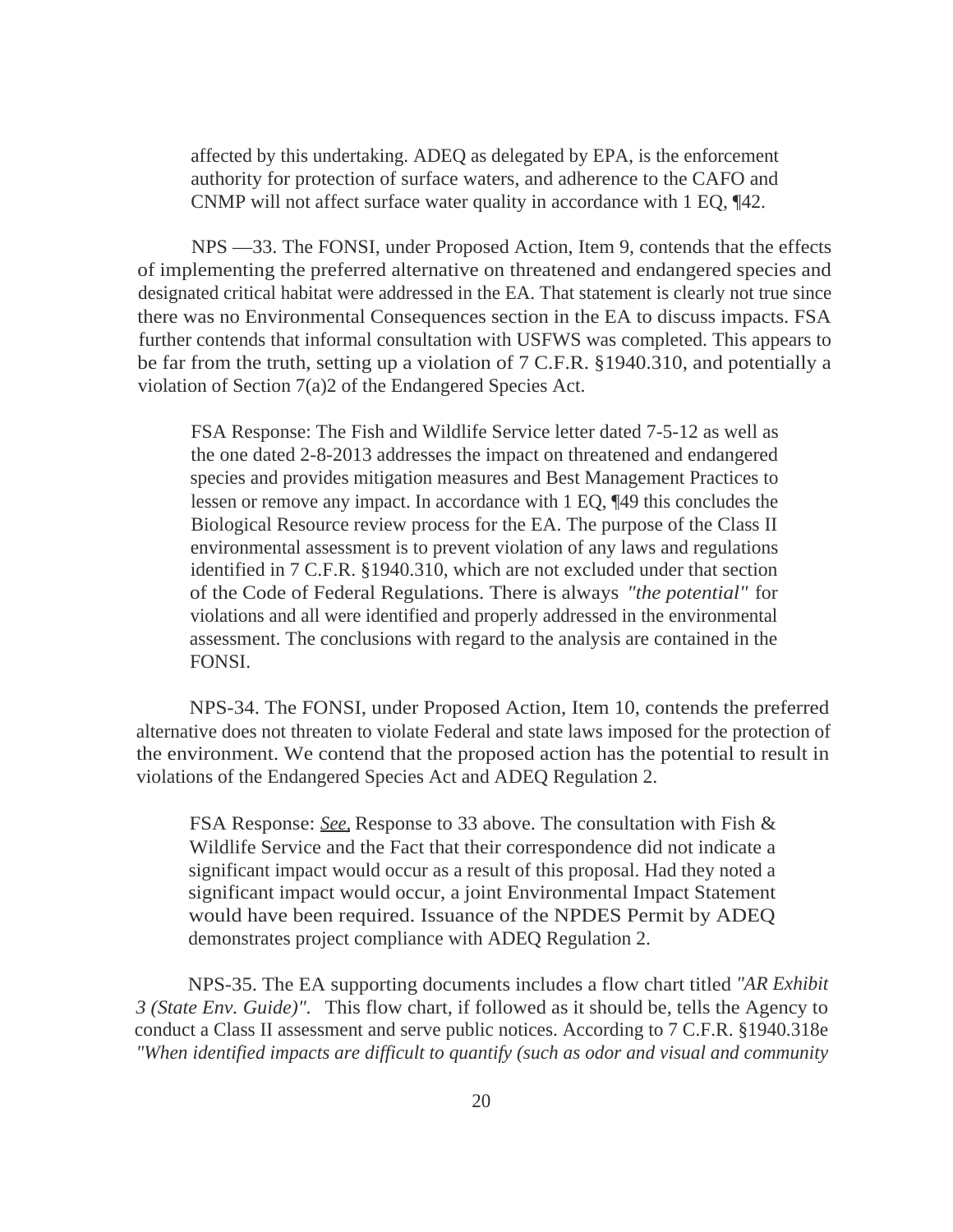*impacts) or controversial, a public information meeting should be held near the project site and the local area's concern about it. Whenever held, it should be announced and organized in the manner described in §1940.331(c). However, a transcript of the meeting need not be prepared, but the preparer will make detailed notes for incorporation in the assessment. (See §1940.33 1(c) of this subpart)"* The EA mentions odor as does the CNMP, but they never held any meetings to discuss this with the public. We feel that FSA failed to exercise its responsibility under these regulations.

FSA Response: The NPS (i.e., Mr. Cheri), misquotes 7 C.F.R. §1940.318(e). Said section does not mandate public meetings. It suggests that such meeting *"be considered."* In the instance of C & H Hog Farm, said public notice was given by ADEQ on February 10, 2011 and April 18, 2011 in the Arkansas Democrat-Gazette. Six (6) public meetings were held to make the public and the regulatory community aware of the permit requirements to provide an opportunity for the public to voice concerns and make any comments on the proposed permit. In addition, to publishing notice of the formal public comment period, ADEQ also sent *via* e-mail a copy of the draft CAFO permit, the fact sheet, and public notice to the Corps of Engineers, the Regional Director of the U.S. Fish and Wildlife Service, the Department of Arkansas Heritage, the EPA, and the Arkansas Department of Health for review. ADEQ received comments from 13 commentors. After considering the public comments received, the final permitting decision was issued on October 6, 2011, and the CAFO general permit became effective on November 1, 2011. Any person or entity could have submitted comments and appealed the general permit. None did. The final permitting decision to issue the CAFO general permit was *not* appealed. ADEQ January 3, 2013 letter to Kevin G. Cheri, Superintendent, U.S. Department of Interior, National Park Service, Buffalo National River. Two years after the fact, Mr. Cheri and the NPS, decide to comment. Notices were published in accordance with 1 EQ, Tg6 and 34 to inform the public of proposed action and potential effects to important resources. There were no comments received from the public. Therefore, FSA was not required to hold any public meetings. Title 1940.331(c) referred to by the NPS in 35 pertains to Environment Impact Statements, not Class II Environmental Assessments, as presented in the present case.

NPS-36. The supporting documents also include another flow chart titled *"AR Exhibit 4 (State Env. Guide)".* This flow chart indicates that they prepared and published a Notice of Availability ("NOA") on 6-8 August 2012 in the legal section of the Arkansas Democrat-Gazette. This is backed up with the ad copy. According to 7 C.F.R.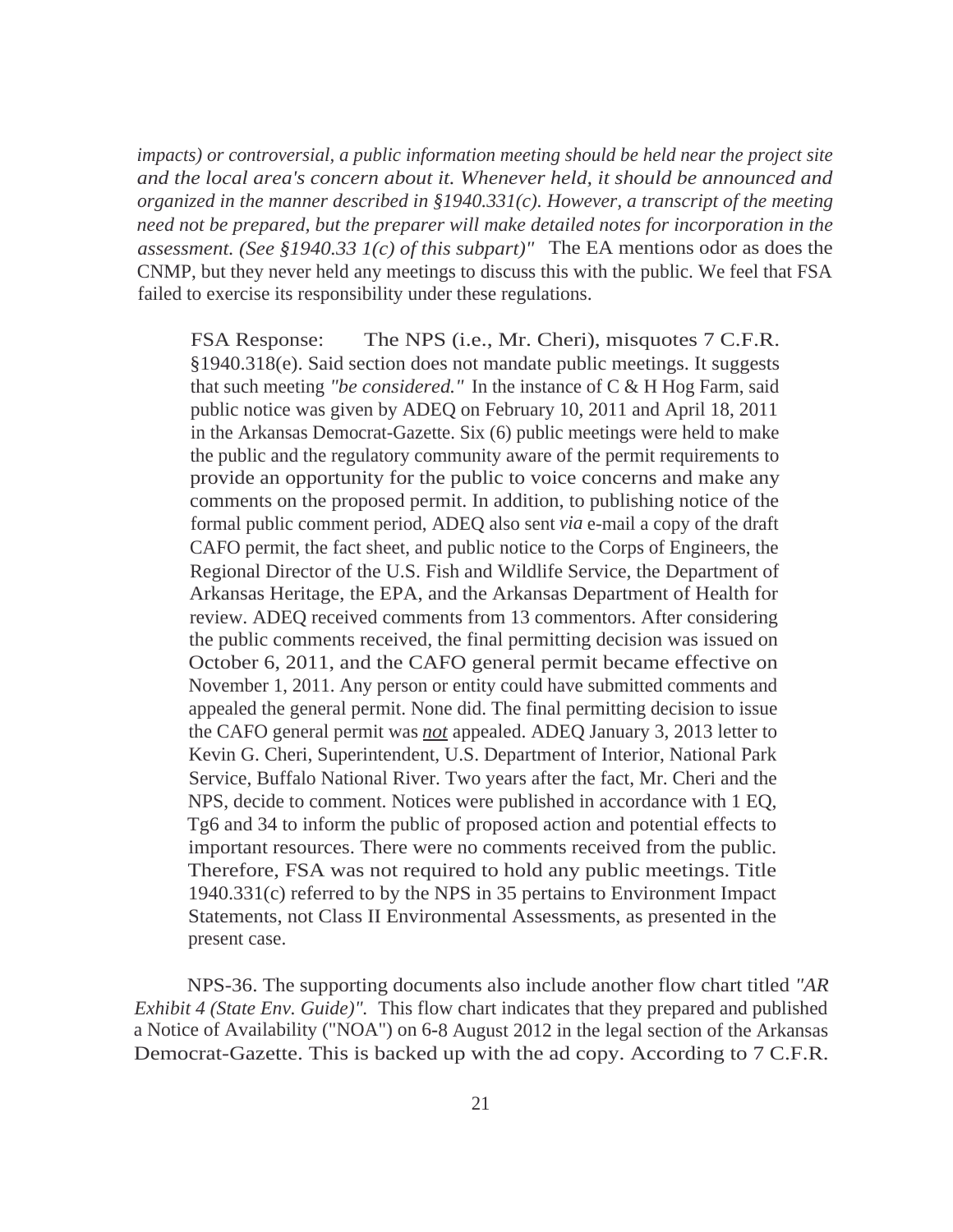§1940.331(b)1, "*With respect to notification within the project area, the applicant will be requested to publish a copy of the notice of intent and the date of the scoping meeting in the newspaper of general circulation in the vicinity of the proposed action and in ally local or community-oriented newspapers within tile proposed action 's area ofenvironmental impact. The notice will be published in easily readable type in the nonlegal section of the newspaper(s). "* Since FSA published in the legal section of a statewide newspaper, and did not publish in a nonlegal section of a local or community-oriented newspaper, they violated this provision of FSA regulations. This public notice opened up a 15-day comment period for the draft EA through 23 August 2012. No comments were received. FSA signed the Finding of No Significant Impact on 24 August 2012. FSA published a final NOA from 25-27 August 2012 in the legal section of the Arkansas Democrat-Gazette. FSA held an additional 15- day review and comment period. No comments were received and the document was signed by preparer Martha Gafford on 26 September 2012 and State Environmental Coordinator ("SEC") on 01 October 2012. The document does have some other odd dates. It shows Tom Howard signed the document on 25 October 2012 as the concurring official. That particular page looks like it does not belong with the document.

**FSA Response:** *See,* FSA Response to Paragraph 35 above.

NPS-37. The supporting documentation contains a flowchart titled *"Wild and Scenic Rivers Review Process Flow Chart. "* It appears the EA preparer properly followed the flow chart, but FSA should have contacted NPS to see if we felt there would be adverse impacts to the Buffalo River because the Buffalo River, while not technically a *"Wild and Scenic River*" is in the Nationwide Rivers Inventory. FSA should update the flow chart to show *"listed in the NRI"* as one of the items in the first block. Under 7 C.F.R. §1940, Subpart G, Exhibit E, 10. The consultation process should be reinitiated if new information or modification of the proposal reveals impacts to a river within the Wild and Scenic Rivers System or Nationwide Inventory.

**FSA Response:** Consulting with the NPS was not required because the proposed activity was:

- i. Not located within one quarter (1/4) mile of the banks of the Buffalo National River;
- ii. Would not involve the withdrawing water from or discharging water into the Buffalo National River; and,
- iii. Is not visible from the river.

*See,* 7 C.F.R. §1940.317(e)(4). Furthermore, the requirements of 7 C.F.R. §1940, G Exhibit E, Item 10, do not apply to this project because there has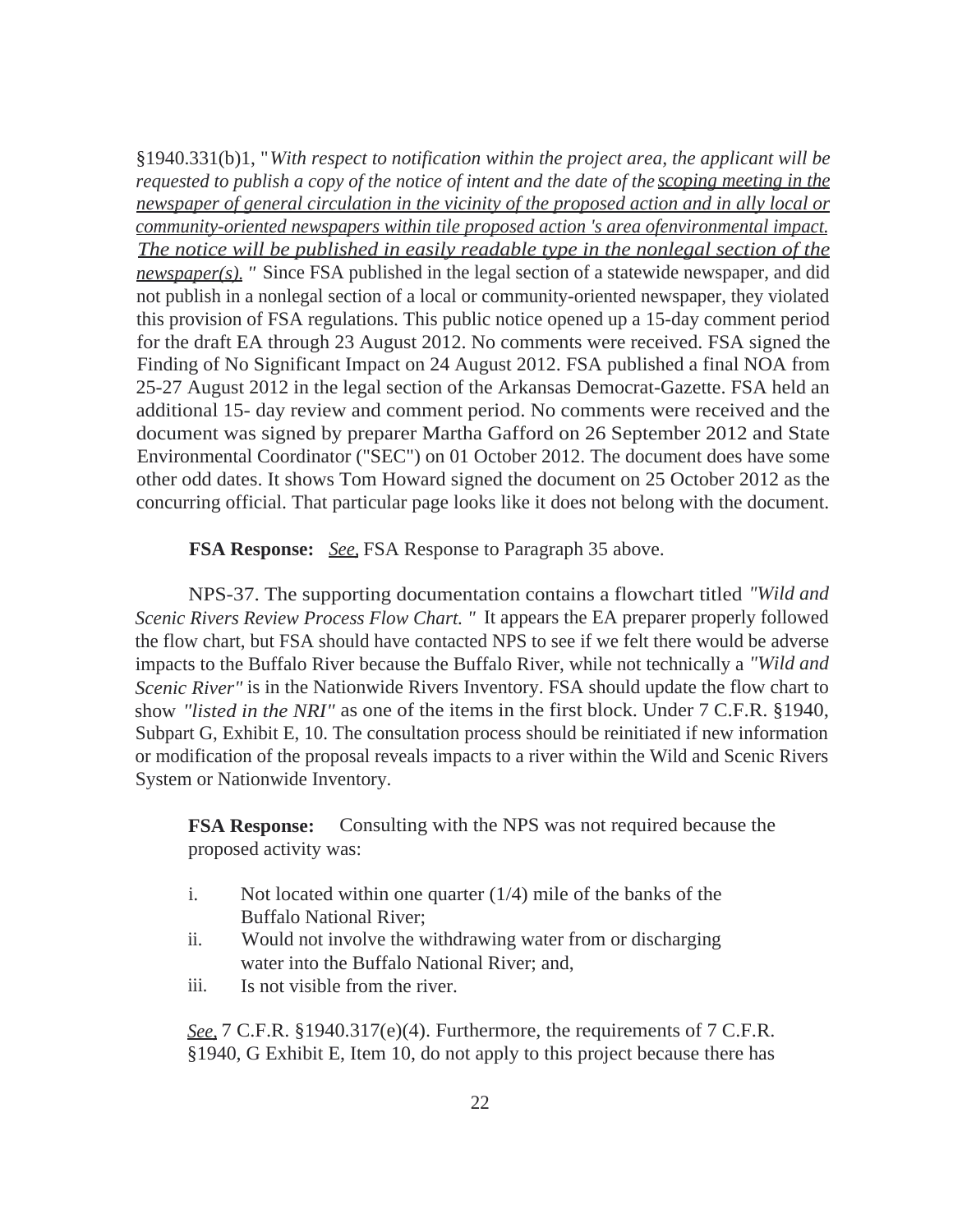been no modification or change to the proposal since the initial review was done on the "Wild and Scenic River" assessment.

NPS-38. FSA included a map of Newton County that clearly shows the Buffalo National River near the proposed hog farm. That probably should have meant something to the EA preparer.

**FSA Response:** The Buffalo National River is six (6) miles from the C & H project, and although FSA was not required to consult with the NPS, it did take its status as a Wild and Scenic River into consideration in the review and assessment process, as if it had been in close proximity and in accordance with 1-EQ, ¶46.

NPS-39. The Request For Environmental Information For C&H Hog Farm, signed by Jason Henson 24 July 2012, may not have been accurately filled out. According to this document, which is essentially an affidavit:

**FSA Response: The** Fonn RD 1940-20 Request for Environmental Information is prepared by the applicant to allow FSA to obtain information to perform the environmental evaluation of the proposed project. The information is based on applicant's assessment of the project on these resources. However, FSA still consults with other agencies like ADEQ, SHPO, F & W Service, and NRCS during the environmental process to assure that the NEPA process and statutory requirements are followed.

NPS-40. The supporting documents include one titled *"Environmental Assessment Attachment to 1940-20".* The Water Quality section says, *"The potential for impact to water quality is limited to waste management. Adherence to the CNMP will aid*  in the protection of water quality. Strict compliance with the approved CNMP will prevent *impact to ground water and surface water."* Sinkhole collapse is another potential impact to water quality, though waste management is the most likely problem as a result of overland flow during and following heavy rains. Since the CNMP appears to result in high to very high phosphorus indices on 10 of the 17 fields after one year of application, we feel that the CNMP will not adequately protect water quality.

**FSA Response: DeHaan, Grabs &** Associates, LLC, Consulting Engineers prepared the CNMP in accordance with NRCS Practice Standard Code 590 based on the ADEQ memo dated 1-3-2013 and according to ADEQ the CNMP meets the requirements of 40 C.F.R. §§122 and 412. NPS misreads the CNMP with regard to the ten (10) fields in question. Although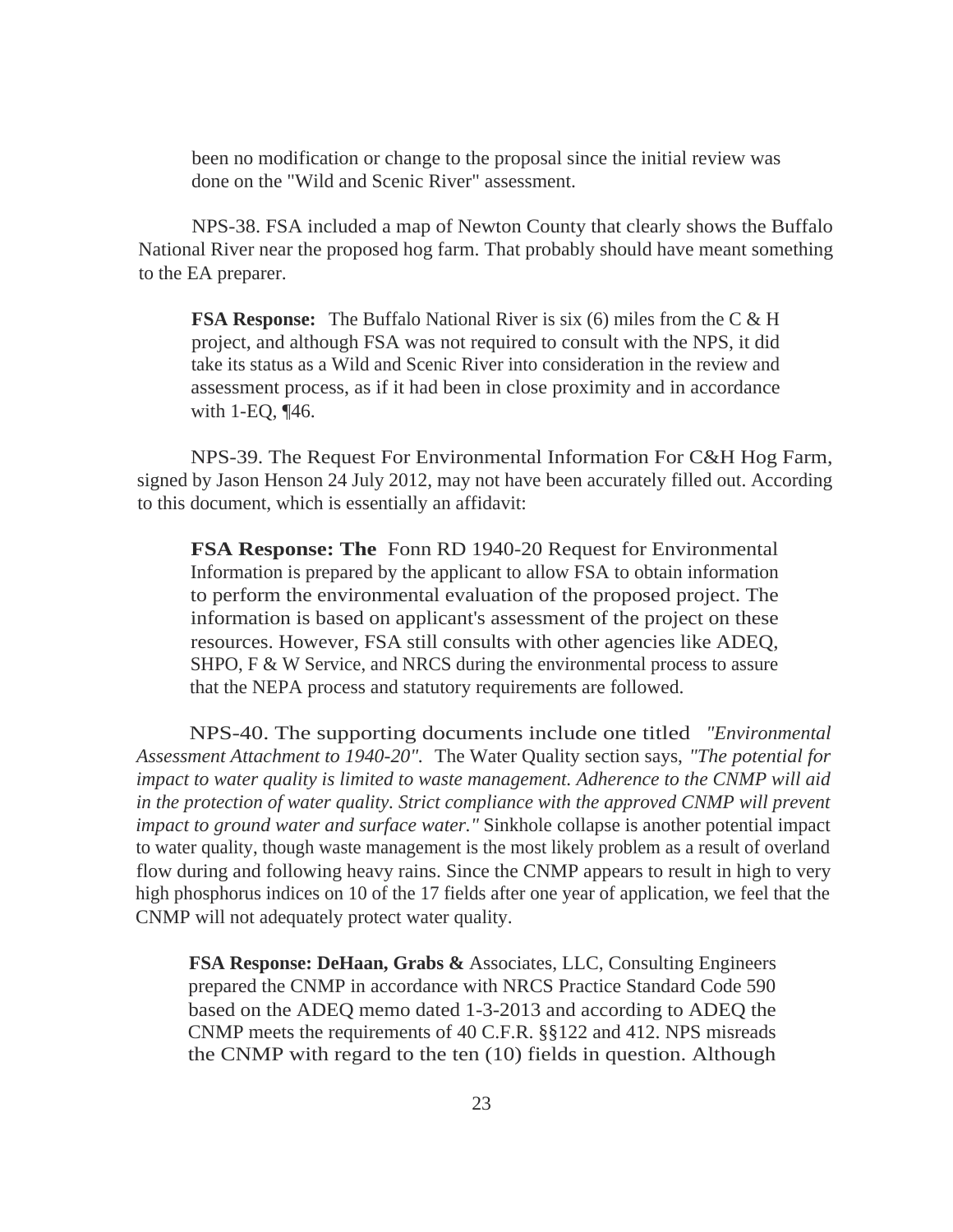categorized as having a high phosphorus' index. There is zero (0) phosphorus accumulated on those fields because of the plan uptake (use of phosphorus applied) is greater than the amount applied. The phosphorus content at the end of each year will remain the same. There will be no increase.

N PS-41. The Solid Waste Management section of Attachment 1940-20 indicates the tract is located in a nutrient surplus area. Our review of the nutrient surplus areas of Arkansas does not support this.

FSA Response: This section of Newton County, where the hog facility will be located is not in the Nutrient Surplus Area. This was established during the assessment.

NPS-42. Attachment to 1940-20, under Wildlife and Endangered Species says. *"There is no known wildlife resource located in the project area or immediate vicinity. There are no known endangered or threatened species or habitat in the project area or its immediate vicinity.*" There are surely wildlife in the project area and immediate vicinity. It is highly likely that Big Creek is used as a foraging area for the endangered gray bat *(Myotis grisescens)* since there is at least one roost cave in the project vicinity.

FSA Response: The 1940-20 Request For Environmental Information was prepared by producer prior to FSA consultation with the USFWS. USFWS has since provided information on endangered and threatened species in their letters dated 7-17-2012 and 2-08-2013. *See, also,* discussion on Gray bat contained in response to Paragraph No. 11 and Footnote 5 above.

NPS-43. In Attachment to 1940-20, under Alternatives to the Proposed Project, FSA contends that *"No Project"* is not an alternative as applicants wish to produce hogs for Cargill Pork while living in a rural setting. *"No action"* is not a viable alternative. We believe that *"No Action"* is always a viable alternative and should never he disregarded.

FSA Response: The attachment to the 1940-20 Request for Environmental Information was prepared by the applicant, not FSA.

NPS-44. In Attachment to 1940-20, under Cumulative Effects, the FSA did no analysis to will support the contention that *"Cumulative impacts from litter and dead pig disposal will he minimized and are addressed in the CNMP. This proposal will have no* 

<sup>&</sup>lt;sup>7</sup> None are categorized in index as *"very high"*.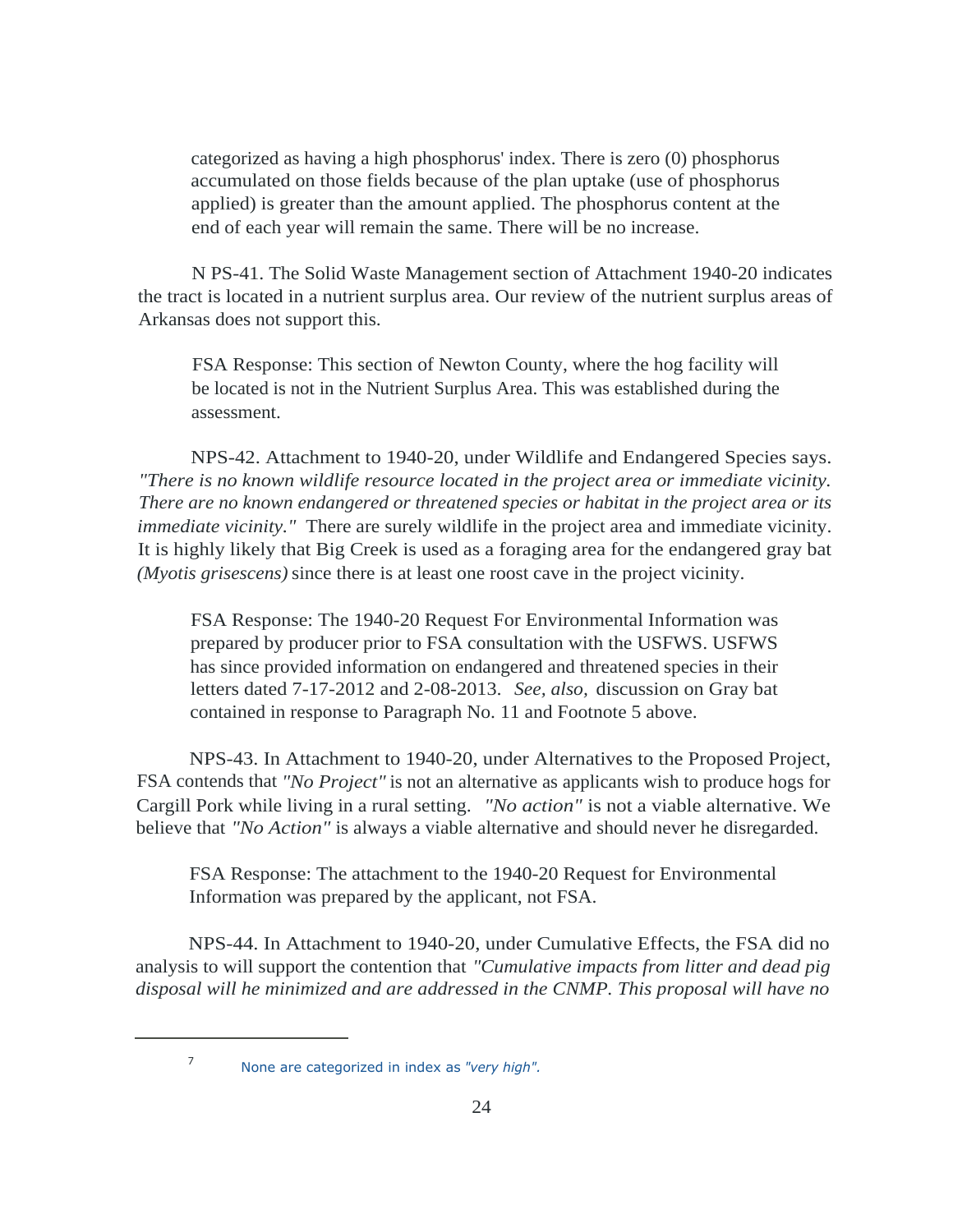*effect on Historical/Cultural properties or Threatened/Endangered species as no construction is planned."* We contend that construction is clearly planned, and FSA failed to fully consult with SHPO or the USFWS according to their own documentation efforts.

FSA Response: The Form RD 1940-20 and attachment were prepared by the applicant, however, FSA did consult with and review the information provided by SHPO and USFWS to Farm Credit Service with regard to the guaranteed loan proposal in accordance with 7 C.F.R. §1940.301, and FSA 2 FLP and 1 EQ Handbooks.

NPS-45. We feel the Comprehensive Nutrient Management Plan for C&H Hog Farms is flawed. Our analysis of this document indicates that 57% of the land slated for application of liquid manure and bio-solids would attain a *"high"* or *"very high"*  phosphorus index after the first year of application. Additional fields that are phosphorus poor would have to be found, or the phosphorus would have to be bound tip with aluminum or some other method.

**FSA Response:** *See,* response to NPS Paragraph 40 above.

### **III. Conclusion.**

The Superintendent of the Buffalo National River, National Park Service, does not understand the Class II Environment Assessment process as used in the case of the  $C \& H$ Hog Farms project and has failed to take the time to have someone explain it to him, despite the fact that he has had two (2) years to do so. Both the public and applicable cooperating agencies at Federal, State and local levels have received properly published notices, public meetings and the opportunity to contest the permit issued by ADEQ and Class II assessment by the FSA. The project has been properly planned, documented, coordinated, analyzed and permitted in accordance with State and Federal law and complies with NEPA and the EPA, so as to protect the American public, the citizens of Arkansas, and the Buffalo National River.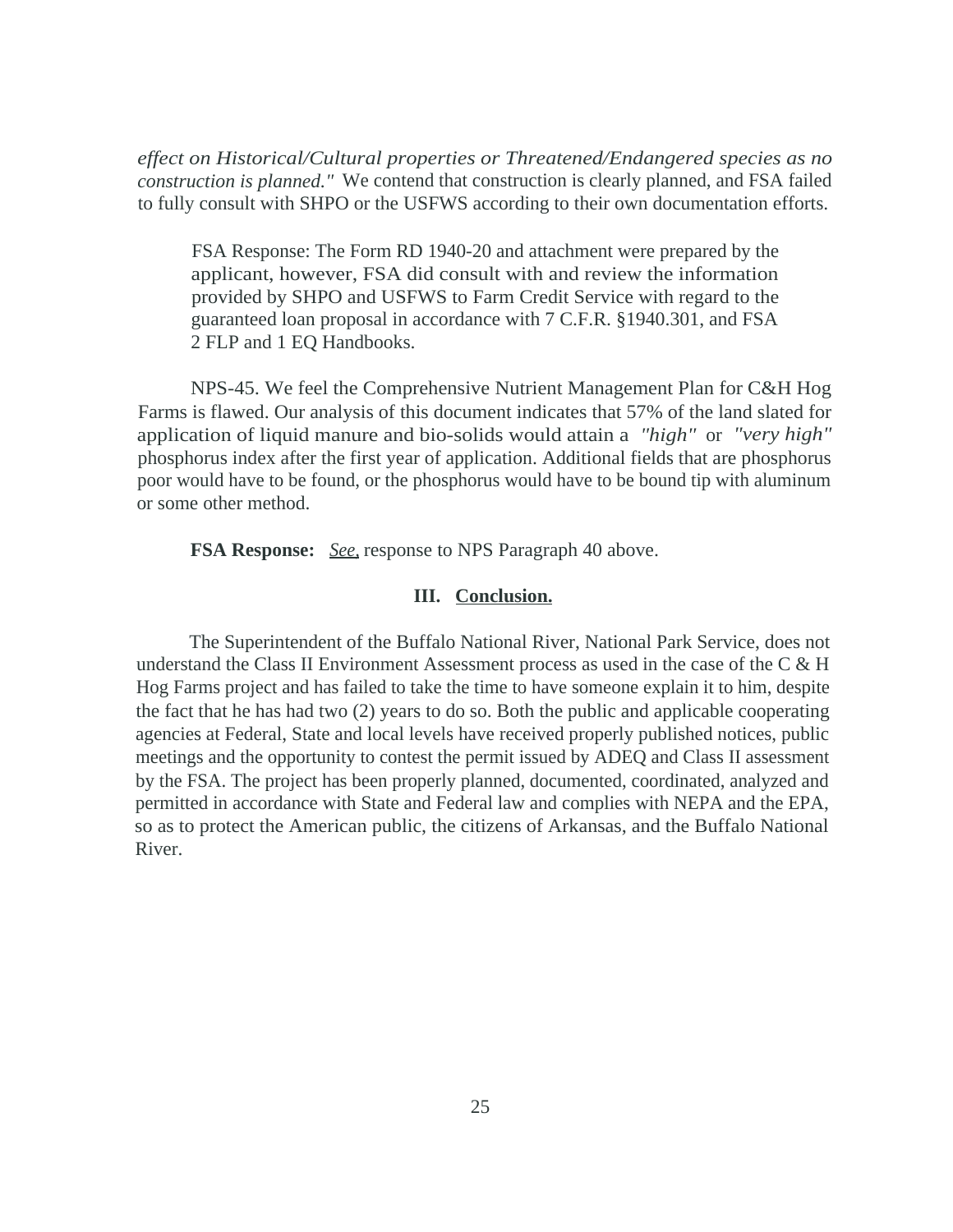

January 3, 2013

Mr. Kevin G. Cheri Superintendent United States Department of the Interior National Park Service Buffalo National River 402 N. Walnut, Suite 136 Harrison, AR 72601

Re: General Permit ARG5900000

Dear Mr. Cheri:

Thank you for your recent correspondence concerning a new hog farming operation (C&11 Farms, Inc.) in the vicinity of Mt. Judea, AR. We hope the following addresses the questions you have raised regarding this matter.

The United States Environmental Protection Agency ("EPA") finalized federal regulations governing NPDES permits for Concentrated Animal Feeding Operations (CAFOs) in 2008. The Arkansas Department of Environmental Quality ("ADEQ") has been authorized by EPA to administer the NPDES program in Arkansas, and this authorization includes the issuance of general permits, which are statewide permits. In 2011, ADEQ issued a general NPDES permit for CAFOs (ARG590000). This permitting decision was issued in accordance with the administrative procedures set forth in the Arkansas Pollution Control and Ecology Commission's ("APC&EC") Regulation No, 8. Specifically, public notice of the draft general permit was published on February 10, 2011 and April 18, 2011, in the Arkansas Democrat Gazette. Six public meetings and hearings were held to make the public and the regulated community aware of the permit requirements and to provide an opportunity for the public to voice concerns and make any comments on the proposed pennit. In addition to publishing notice of the formal public comment period, ADEQ also sent via email a copy of the draft CAFO permit, the fact sheet, and public notice to the Corps of Engineers, the Regional Director of the U.S. Fish and Wildlife Service, the Department of Arkansas Heritage, the EPA, and the Arkansas Department of Health for review. ADEQ received comments from 13 commenters.' After considering the public comments received, the final permitting decision was issued on October 6, 201 I, and the CAFO general permit became effective on November 1, 2011.

A general permit is a statewide permit subject to the public notice requirements for statewide permits. Any person who submits comments on the record during the public comment period

Attachment "B"

Comments were received from Butterball, LLC, Beaver water District, The Arkansas Farm Bureau Federation, Natural Resources Conservation Service, Terracon Consultants, Inc., Tyson Foods, Vince Chadick, Bob Shatter, Lisa Widner, Bruce Jackson, Merle Gross, Don Mason, and Gene Pharr.

ARKANSAS DEPARTMENT OF ENVIRONMENTAL QUALITY

<sup>5301</sup> NORTHSHORE DRIVE / NORTH LITTLE ROCK / ARKANSAS 72118.531 7 1 TELEPHONE 501-682-0744 **/** FAX 501.682.0880 www.odeq.slaie.ar.us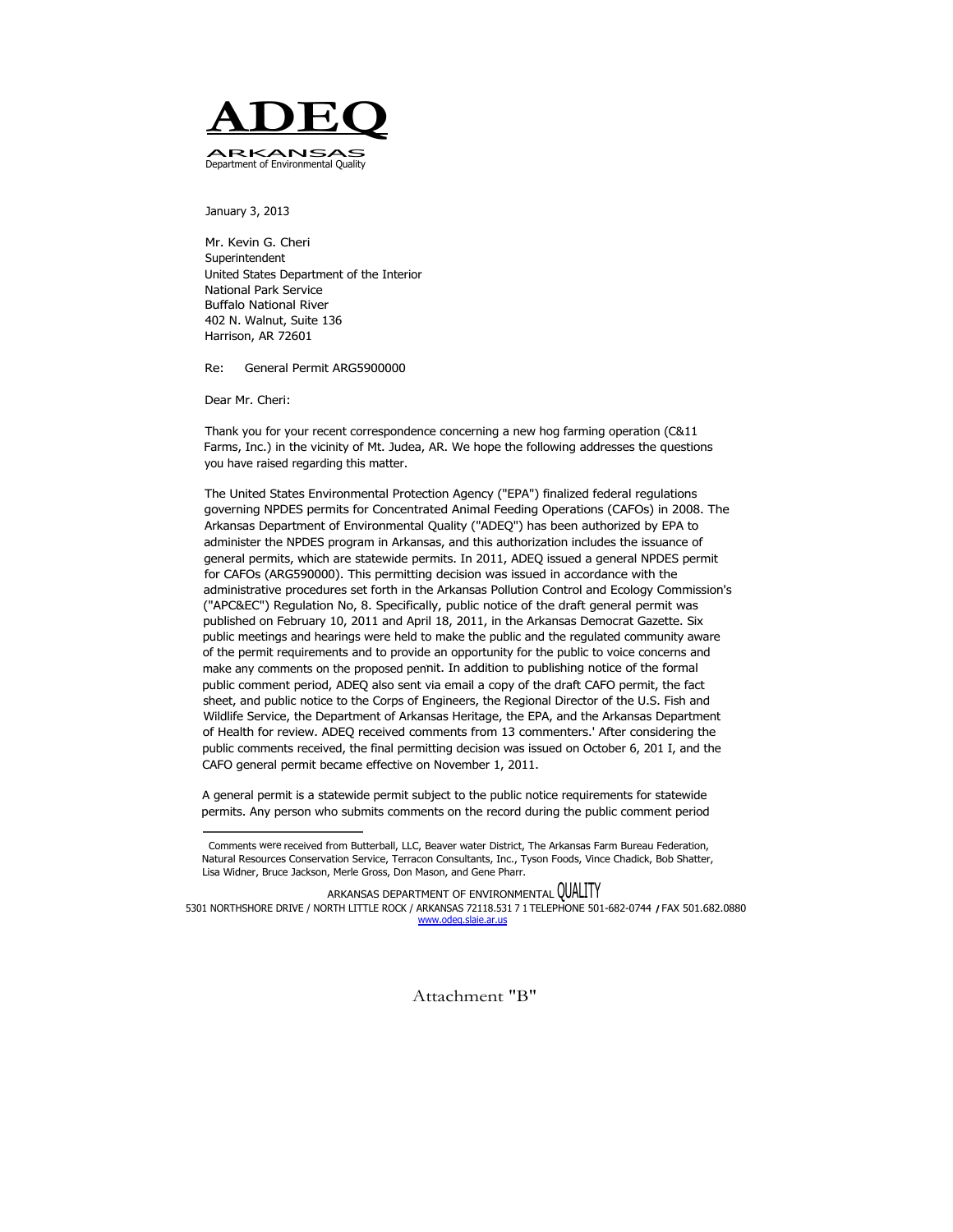has standing to appeal the final permitting decision in accordance with the APCE&EC's Administrative Procedures. The final permitting decision to issue the CAFO general permit was not appealed and the time allowed for an appeal has run.

The CAFO permit contains numerous provisions which are designed to protect surface and ground waters, including the development and implementation of a site-specific nutrient management plan. For your ease of reference, I have enclosed a copy of the CAFO general permit.

Under the CAFO general permit, any operator wishing to obtain coverage must demonstrate its ability to meet the requirements of the permit by submitting, among other things, a Notice of Intent (NOI) and *a* Nutrient Management Plan (NMP) that meets the requirements of 40 CFR 122 and 412 and that has been developed in accordance with the Natural Resource Conservation Service Practice Standard Code 590, including the 2010 Arkansas Phosphorus Index. The decision to grant coverage to an operator under a general permit is not a final permitting decision subject to appeal. However, CAFO general permits do offer an extra opportunity for public review. Under the CAFO general permit, if the Director makes a preliminary determination that the NOI meets the permitting requirements, the Director provides notice of that preliminary determination on ADEQ's wcbsitc and invites the public to review and provide comments on the NOI and nutrient management plan during the public comment period.

On June 13, 2012, C & H Hog Farms, Inc. submitted an NOI and other information required to obtain coverage under the CAFO general permit. In accordance with Condition 5.1 of the CAFO permit, the NOI and other information were published on the ADEQ website. (For your ease of reference a copy of the submitted information is attached and also is available online at: htto://www.adeo.state.ar.usiwater/branchpermits/general permits/generalpermitspniarg590000 generaloermitspn.asp.)A public comment period was provided for 30 days starting June 25, 2012. No comments were received and a Notice of Coverage for this facility was issued on August 3, 2012. In addition to the CAFO general permit, the facility also obtained coverage under the Stormwater Construction General Permit (ARR150000; tracking no. ARR153893). The Stormwater Construction General Permit is designed to minimize sediment runoff during facility construction.

The CAFO general permit requires facilities to design manure storage ponds to provide adequate storage to prevent an overflow during a 25-year, 24-hour rain event. An evaluation of the adequacy of the designed manure storage structure is conducted using the most recent version of the Soil Plant Air Water (SPAW) Hydrology Tool, which is a computer modeling program developed by the Natural Resources Conservation Service (NRCS). The evaluation requires inputs to the SPAW Hydrology Tool such as daily precipitation, temperature, and evaporation data, user-specified soil profiles representative of the CAFO's land application areas, planned crop rotations consistent with the CAFO's Nutrient Management Plan, and the final modeled result of no overflows from the designed open manure storage structure.

The CAFO general permit requires land application of wastewater from the ponds to *be*  conducted in accordance with the rates and at the times specified in the NMP, while maintaining specified setback distances from surface water, property lines, and occupied buildings.

#### $\overline{2}$